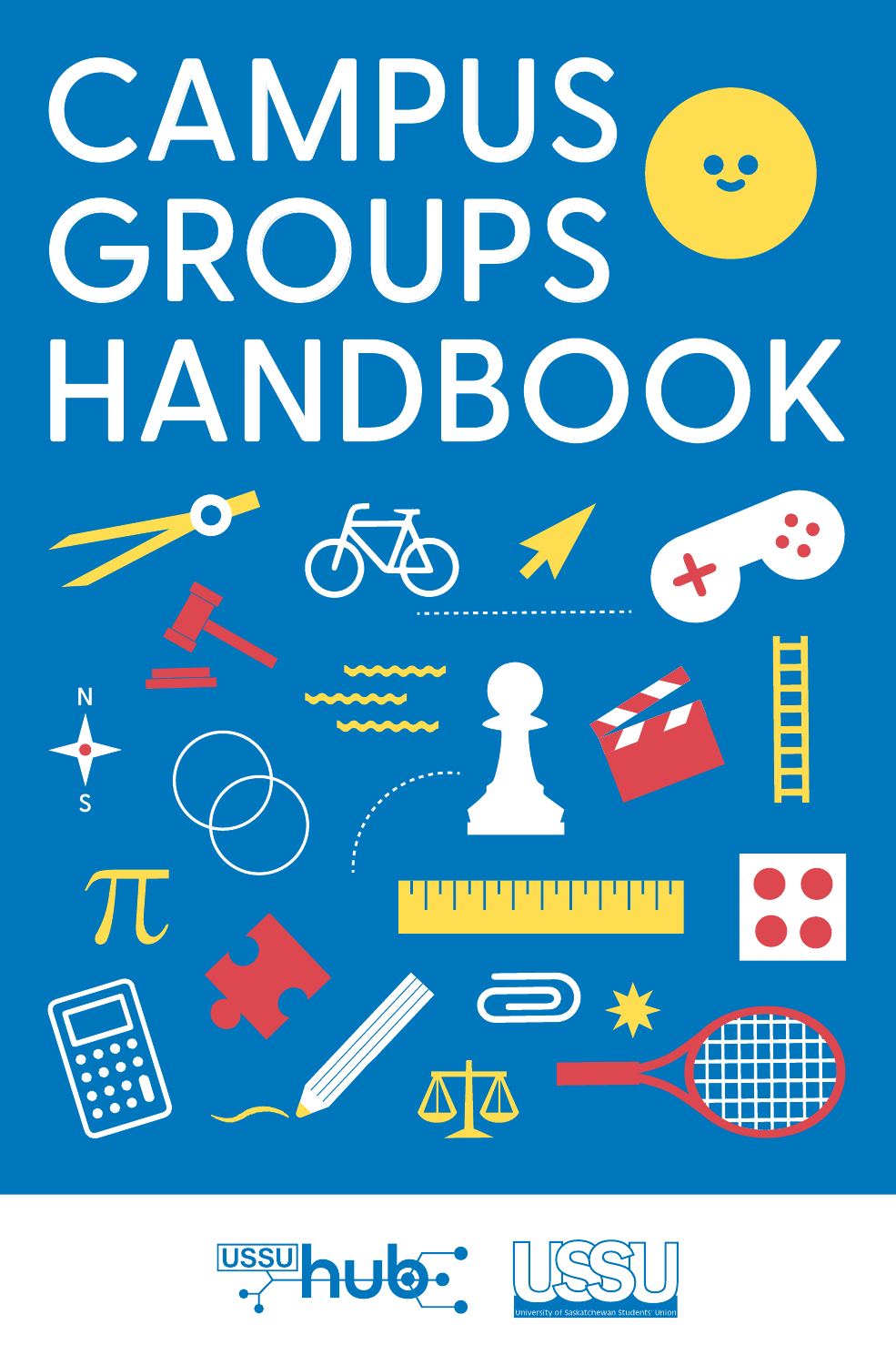# **Land Acknowledgement**

The USSU acknowledges that we gather on treaty 6 territory, the homeland of the Cree, Saulteaux, Blackfoot, Métis, Dene, and Dakota people. We recognize the harm that colonial institutions, such as the University of Saskatchewan, have done. We remember that there were centuries of governance and education on this land before the settlers arrived and that these forms of education and governance are continuing today. We honour and reaffirm our relationships with one another and the land we are on as we work to dismantle the systematic barriers to education that First Nations, Métis, Inuit, and other marginalized people face.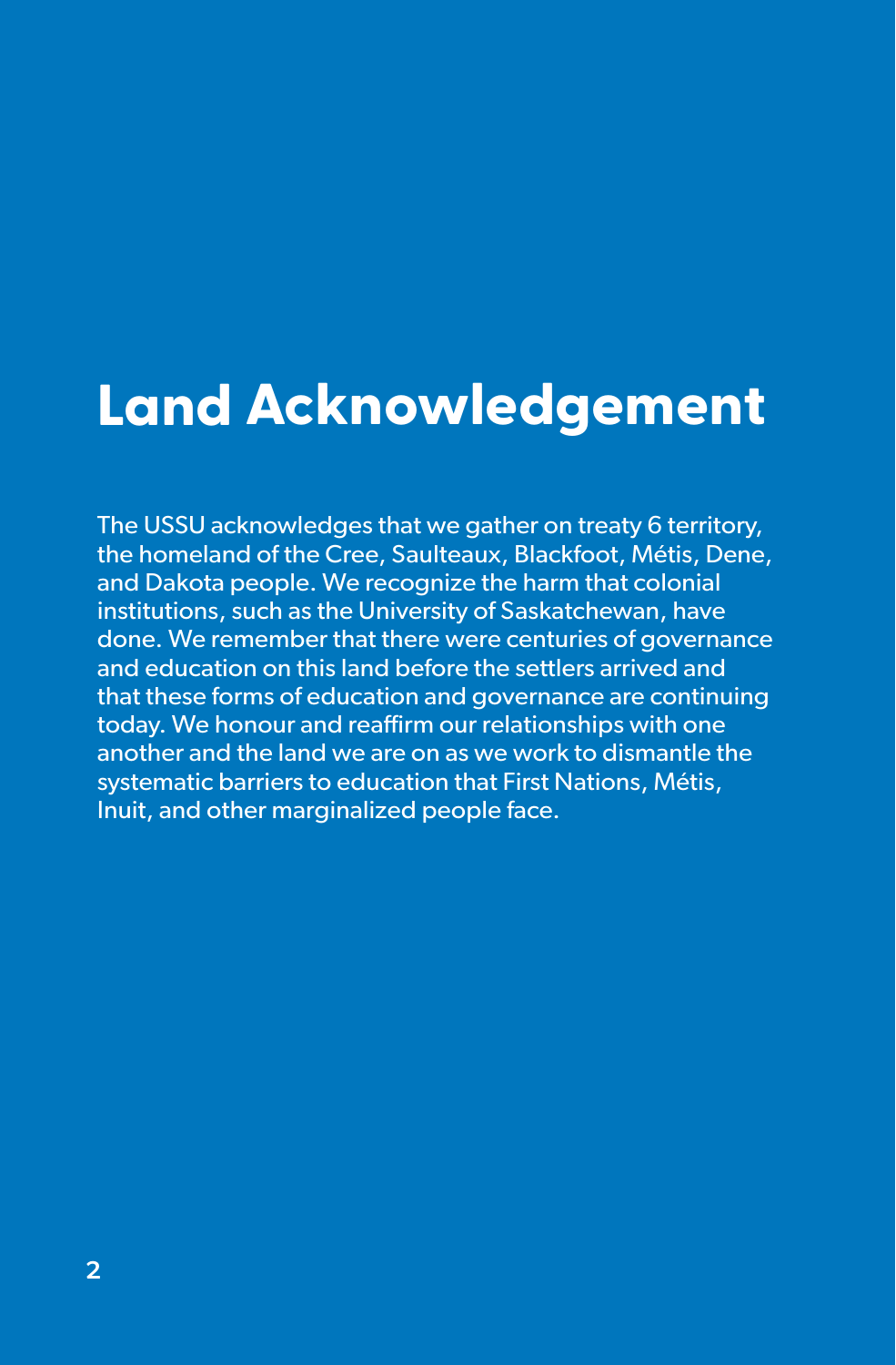# **INDEX**

| <b>USSU</b>                      | 4  |
|----------------------------------|----|
| <b>What is a Campus Group?</b>   | 5  |
| <b>Benefits of Campus Groups</b> | 6  |
| <b>Starting a New Group</b>      | 8  |
| <b>Ratification</b>              | 10 |
| <b>Types of Grants</b>           | 14 |
| <b>How to Apply for Grants</b>   | 18 |
| <b>Louis' Event Tips</b>         | 19 |
| <b>Contact Information</b>       | 21 |
| FAQ                              | 23 |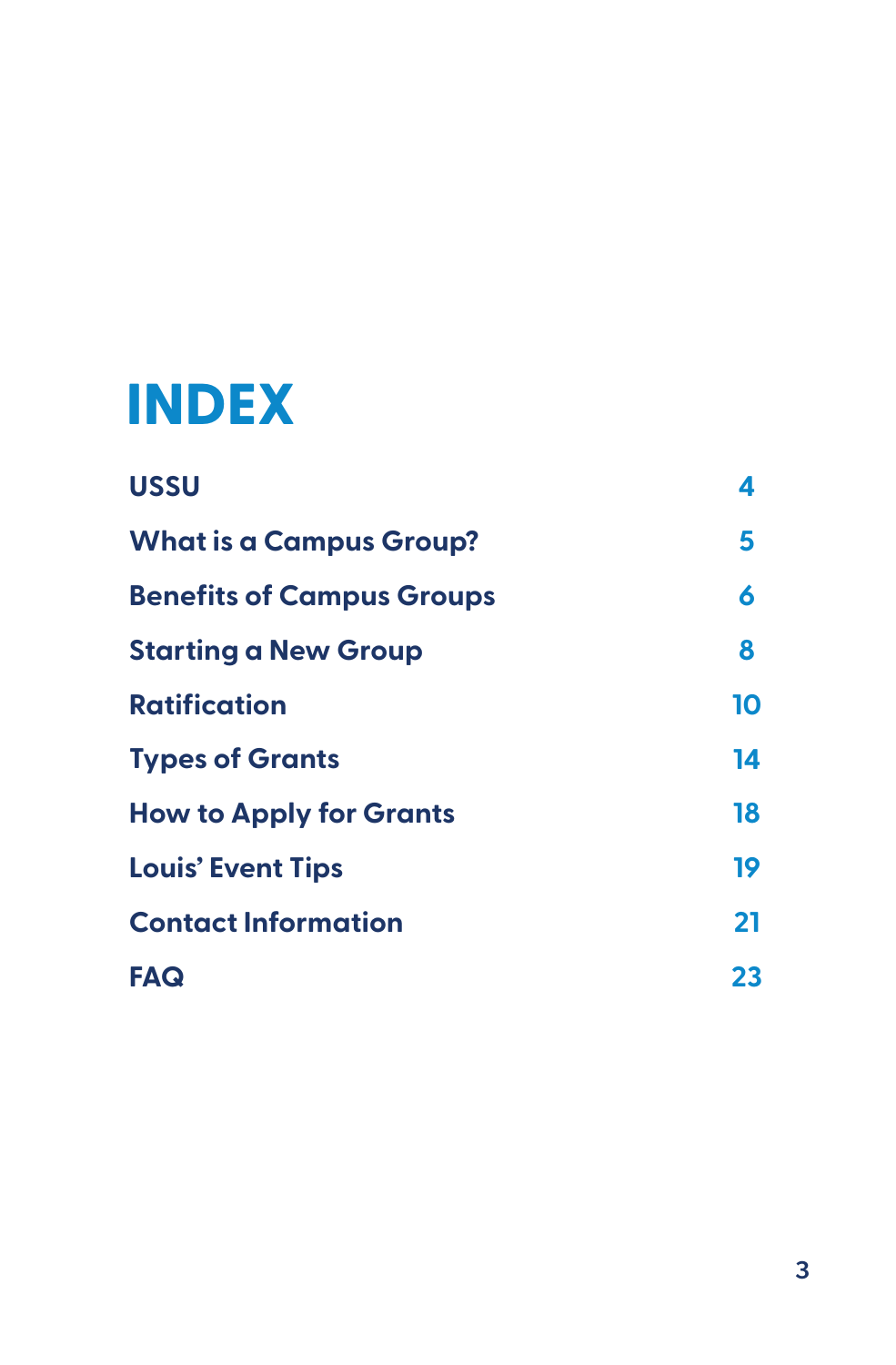# <span id="page-3-0"></span>**USSU**

# **Our Vision**

The University of Saskatchewan Students' Union strives to be the recognized leader in enhancing the student experience.

### **Our Mission**

The University of Saskatchewan Students' Union exists to represent, serve and support the academic and nonacademic needs of undergraduate students of the University of Saskatchewan through accountable, dynamic, and unified leadership. It also serves to protect and maintain the integrity of quality, accessible public education.

### **Our Values**

The following principles shall guide the University of Saskatchewan Students' Union in all of its endeavours: innovation, integrity, mutual respect, professionalism, service, social, economic, and environmental responsibility, teamwork, and trust.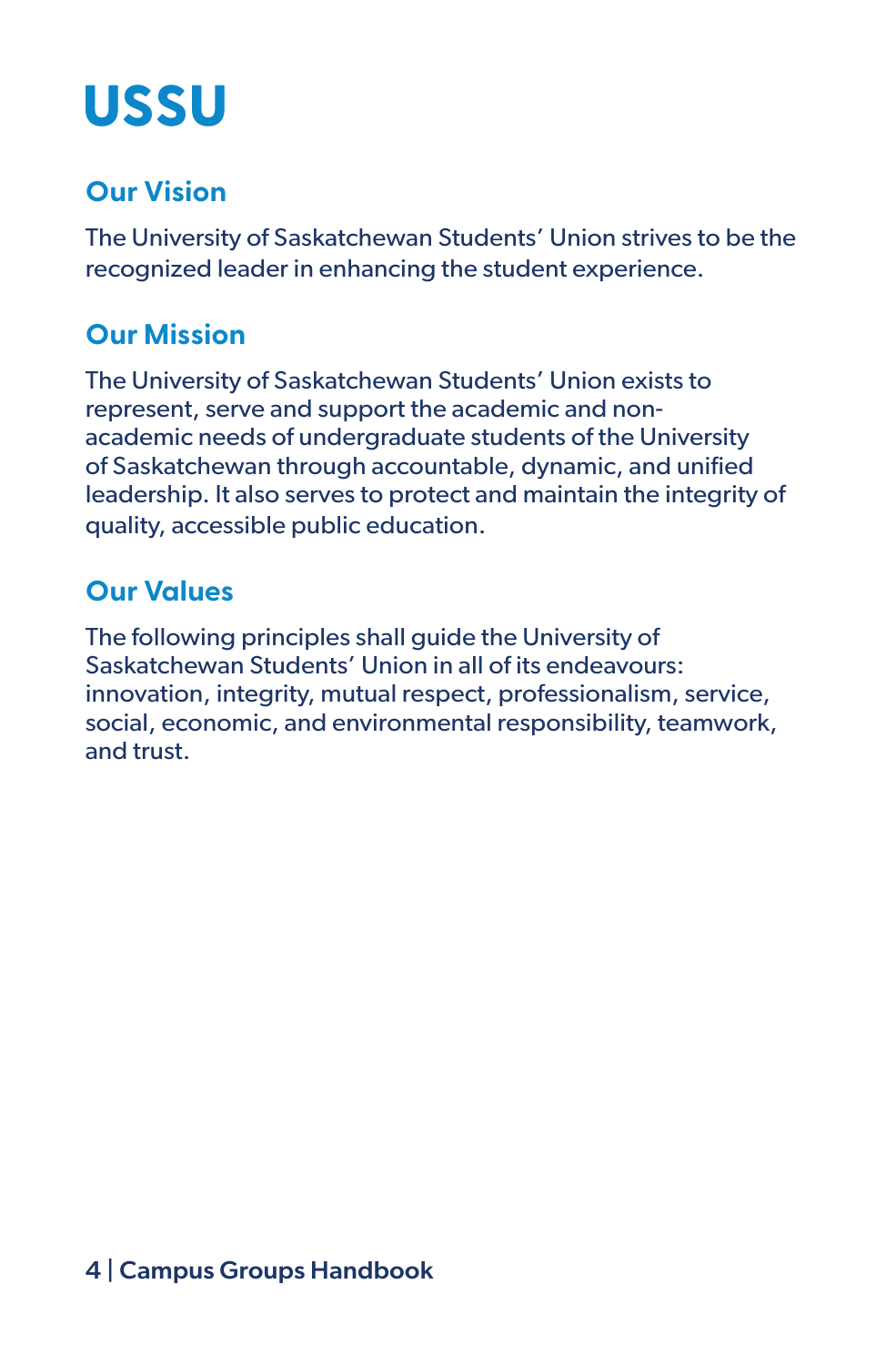# <span id="page-4-0"></span>**What is a Campus Group?**

A campus group at USASK is an integral part of university life which helps students explore a wide array of interests and activities during their academic journey on campus.

#### **How many groups do we have on campus?**

The USSU recognizes more than 150 campus groups on campus, from sporting clubs to cultural clubs. Find your ideal campus club during Welcome Week, the first week of September in the bowl.

### **How much money does the USSU provide to support campus clubs?**

USSU is a non-profit organization that aims to support undergraduate students at USASK. Every year more than \$50,000 is allocated in USSU annual budget to support the campus groups.

**Contact USSU Vice-President Operations & Finance at A**Campus.groups@ussu.ca

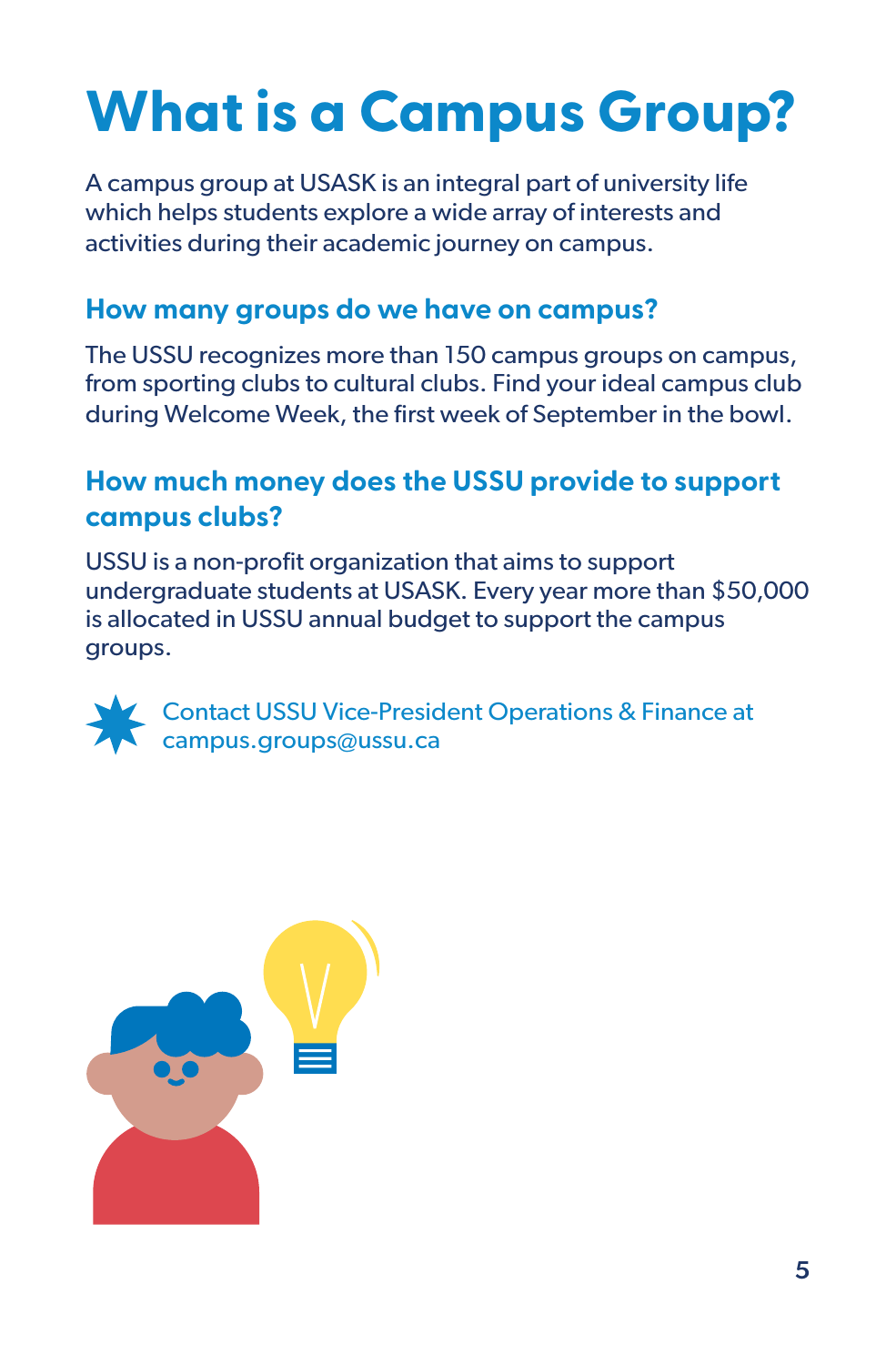# <span id="page-5-0"></span>**Benefits of USSU Ratified Campus Groups**

#### **FINANCIAL SUPPORT**

- Project and initiative grant \$1000 per group
- Discounted services at XL Print and Design
- Cash credit at the USSU's owned businesses and services
- Financial support through cash sponsorship and grants (7 types)

#### **ADMINISTRATIVE SUPPORT**

- Mailbox
- Web presence and Emails for Campus groups
- Campus group Google account 30 GB space
- Help in conducting an election, club operation and management

#### **SERVICES**

- Access to the campus group space at Place Riel Student Centre
- Free space bookings in the Arts Tunnel, the Campus Club Space, and North Concourse in Place Riel, Louis' and Louis' Loft. Additional resources can be provided upon request (sandwich board, tables, chairs, AV system etc.)
- Access to [book space](https://ussu.ca/main-page/services/student-groups/campus-group-room-booking/) on the University of Saskatchewan, Saskatoon campus, the USASK space booking guidelines will be followed
- Equipment rentals through USSU and USASK

#### **TRAINING AND WORKSHOPS**

- GOALS Training Group Orientation and Leadership Sessions (GOALS) will be given to executive members
- Governance, event planning, finances and Equity, Diversity & Inclusion training
- These sessions provide essential training that helps ensure an easy and successful year for the group
- Serve It Right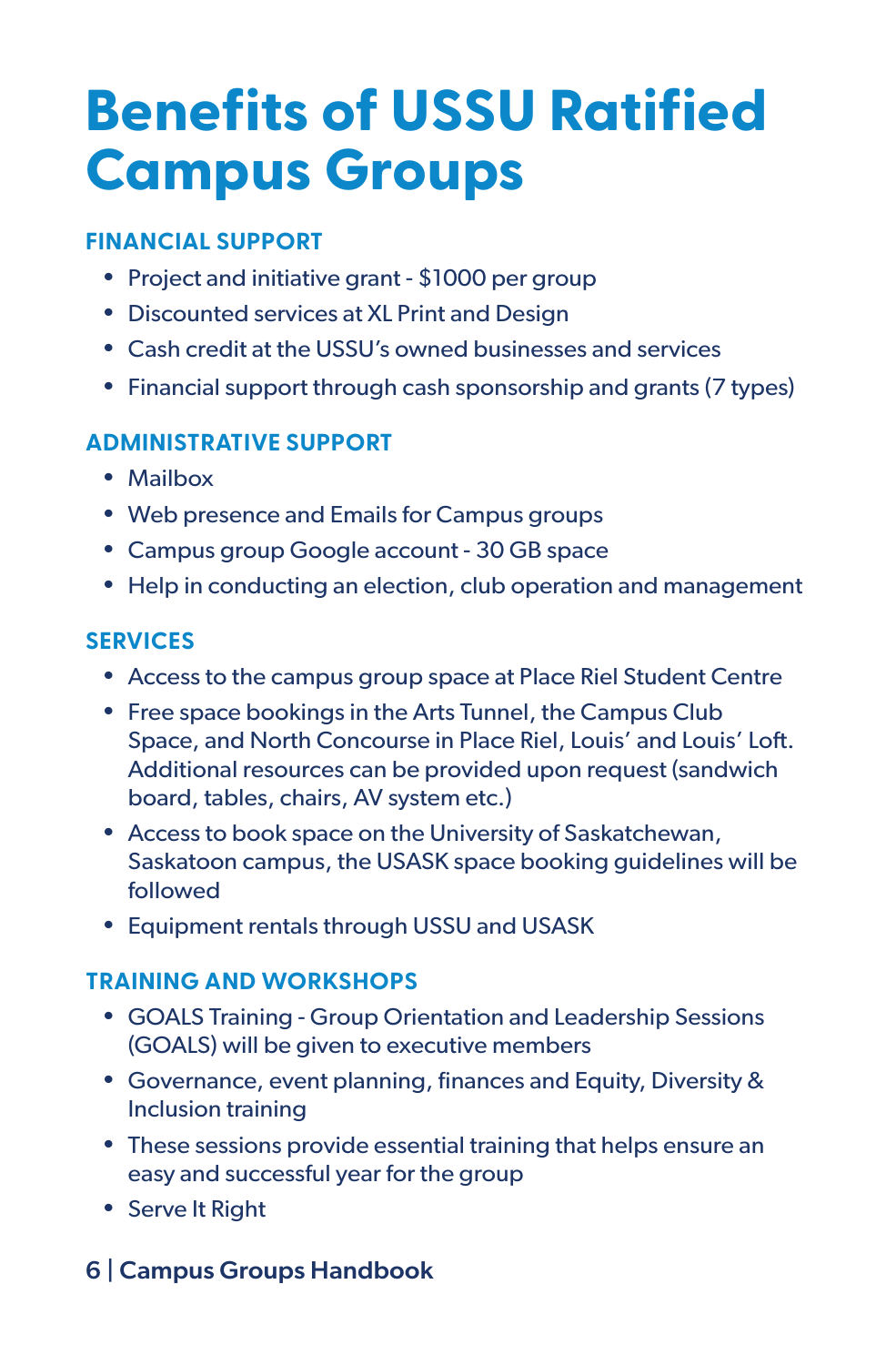#### **PROMOTIONAL SUPPORT**

- Free advertising for an event on the USSU plasma screens, website, and social media and event calendar
- Promoting ticket sales for events

#### **INSURANCE**

- Contact VP Operations & Finance for more information
- Association with the University of Saskatchewan Students' Union
- Coverage General Liability Insurance (\$5,000,000)

#### **FOOD AND BEVERAGE**

- Food and beverage ordering at USSU owned Louis' and Louis' Loft for student events
- Alcohol not covered.

#### **AWARDS**

- Recognizing the work of campus groups by Awards
- Campus group of the year
- Events of the year promoting EDI, internationalization
- New club of the year
- The initiative of the year
- Indigenous engagement
- And more

#### **CCR CO-CURRICULAR RECORD**

- CCR credit will be given to executive and outstanding members of the campus groups
- VP Operation and Finance will make the final decision on CCR

#### **EXTRA PRIVILEGES FOR NEW CAMPUS GROUPS**

- USSU always wants to promote new ideas and support new campus initiatives
- If your group is new on campus or has not been ratified in the last five years you get extra financial, administrative and promotional support through USSU
- \$200 XL Print and Design credit for CG banner and logo
- No ratification fee for new groups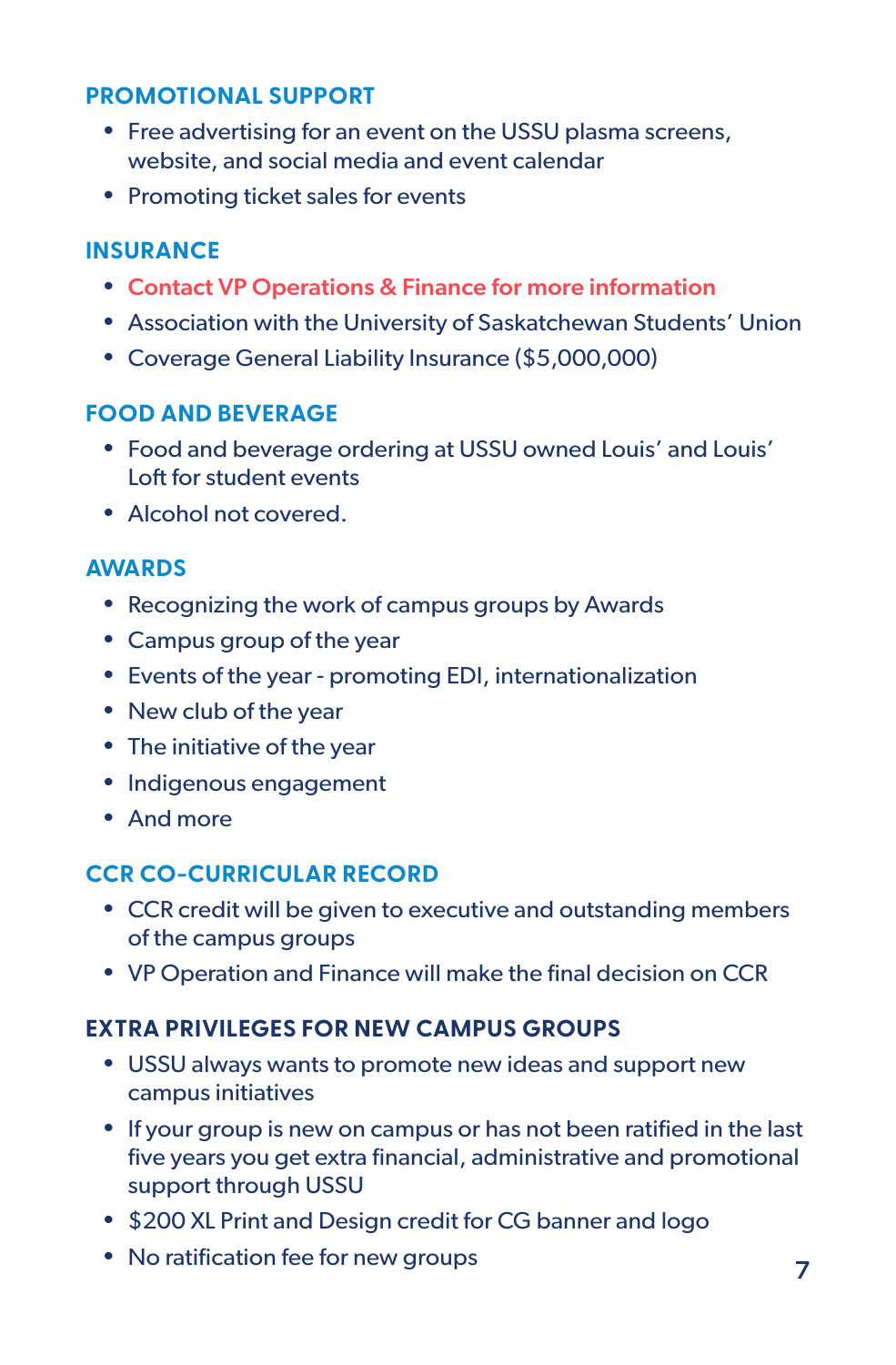# <span id="page-7-0"></span>**How Can I Start a Campus Group?**

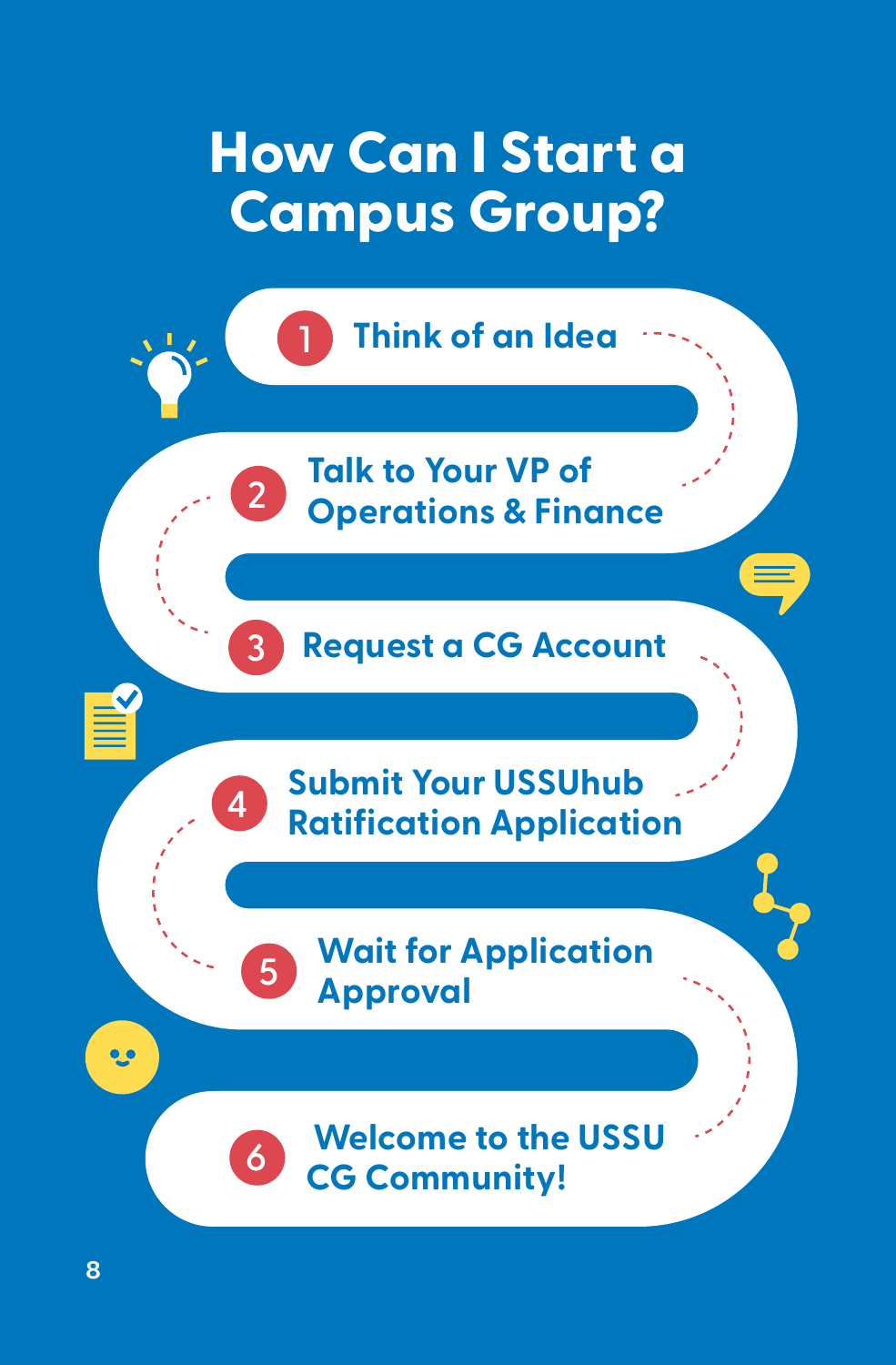The eligibility criteria for a campus group to get ratified under USSU campus group policy:

- 1. Minimum of 15 members. 75% must be undergraduate students.
- 2. Executive of 4 or more people, all of whom must be members of the USSU.
- **3.** Governing documents; Constitution
- 4. Bank account in group's legal name
- **5.** A clearly defined purpose. This purpose must not conflict with the Mission, Vision, or Value statements of the USSU or the operations of the USSU and any of the USSU's centres, businesses, or services.



Kindly check the [USSU Campus groups operations](https://ussu.ca/main-page/governance/bylaws-policies/)  [policy](https://ussu.ca/main-page/governance/bylaws-policies/) before proceeding or contact USSU VP Operations and Finance.

APPLY HERE

If you meet the eligibility requirements, you can proceed forward and create a campus group account in the [USSUhub.](https://fms.ussu.ca/fmi/webd/ussuhub)

### **How to request a USSUhub account for new groups?**

- 1. Go to [USSUhub](https://fms.ussu.ca/fmi/webd/ussuhub) and fill out the account request form and submit it.
- 2. After receiving your USSUhub account request the VP Operations and Finance will make a decision and an email will be delivered to you about the instructions to access the [USSUhub](https://fms.ussu.ca/fmi/webd/ussuhub) account.
- **3.** Your account is ready for applying for campus group ratification, grants, insurance and more benefits in the [USSUhub.](https://fms.ussu.ca/fmi/webd/ussuhub)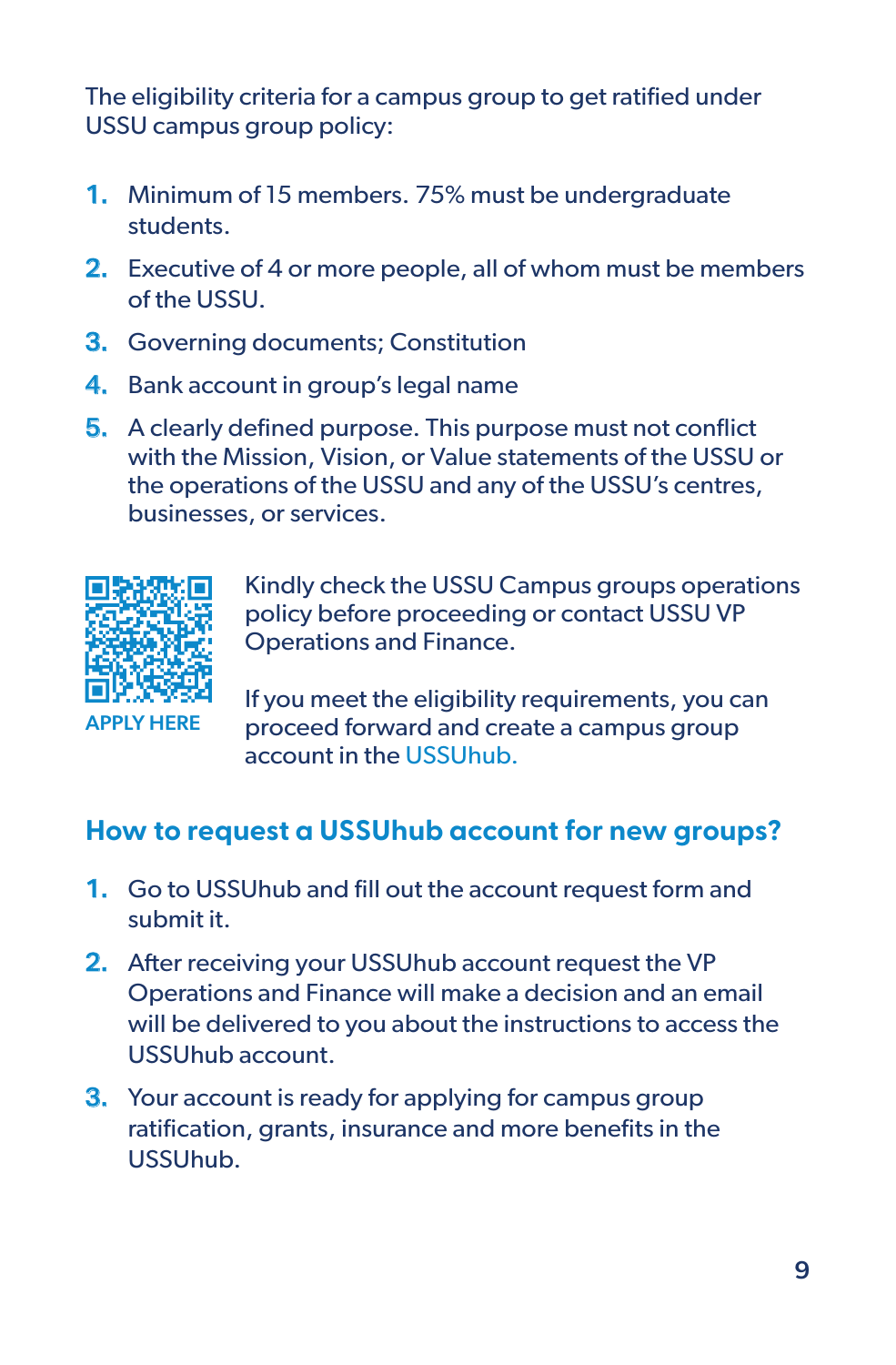# <span id="page-9-0"></span>**What is Ratification?**

Ratification is the process of giving official recognition of the relationship between a student group and the USSU. Fully ratified groups are considered subsidiaries of the USSU.

#### **How can I ratify my campus group with USSU?**

All ratification applications are submitted to the USSU VP Operations and Finance through the [USSUhub](https://fms.ussu.ca/fmi/webd/ussuhub) ratification portal.

Recurring groups do not need to request for [USSUhub](https://fms.ussu.ca/fmi/webd/ussuhub) account every year!

For password recovery help email at [campus.groups@ussu.ca](mailto:campus.groups%40ussu.ca?subject=) or [itsupports@ussu.ca](mailto:itsupports%40ussu.ca?subject=)

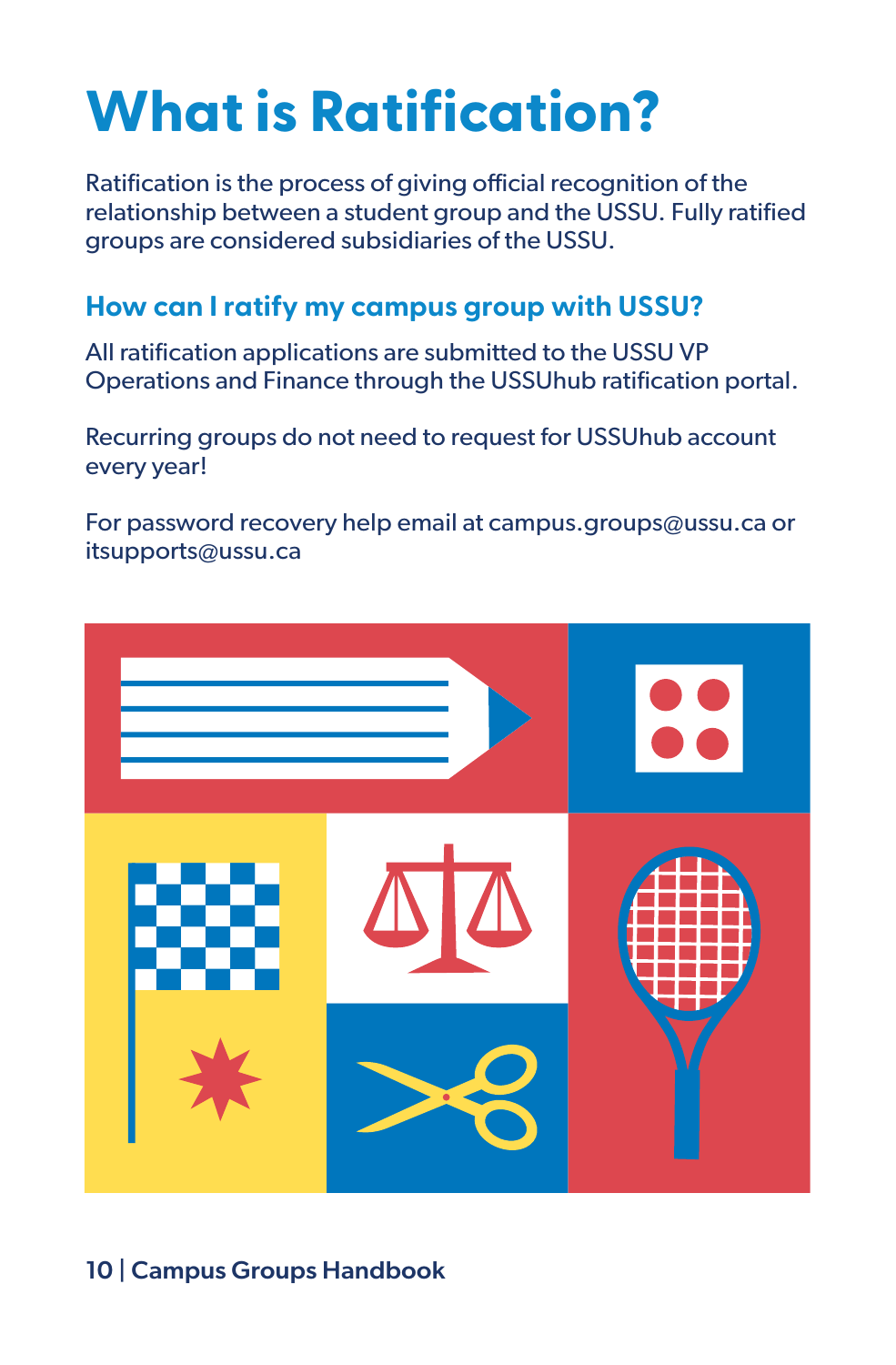# **Before You Apply for Ratification, Gather These Documents:**

- The most recent [governing documents](https://docs.google.com/document/d/12-prs731i6lJ4sKo-n69a9DqIMw-E22zT0hd9FY-Bb8/edit?usp=sharing) of your campus group - Constitution, Bylaws, Article of Incorporation
- $\blacktriangleright$  A list of all members in the group and their student numbers
- $\blacktriangleright$  A membership form for non-members
- $\bigvee$  List of executives; nsid
- Draft a year plan for your group executive meeting, annual general meeting, events
- $\blacktriangleright$  Bank statements for all accounts maintained by the group.
- Prepare a tentative [CG Annual Budget](https://drive.google.com/file/d/1ZR7EPPd9gYOean30yWWSHSWPQ9KBmLci/view?usp=sharing)
- Updated information of executives
- $\blacktriangleright$  PAWS announcement of the election result (screenshot/pdf)

### **Process of Ratification**

- 1. Gather required documents enlisted in CG checklist form.
- 2. Submit these documents to your campus group account in the [USSUhub.](https://fms.ussu.ca/fmi/webd/ussuhub)
- **3.** Vice President Operations and Finance and Campus group Committee will review campus group ratification application.
- 4. Decision Approve or Declined
	- Approved You will receive a notice to submit your ratification fee. You are a provisionally ratified USSU campus group.
	- Declined Until you pay. Contact VP Operations & Finance.
- **5.** Now your group is Provisionally ratified and ready to enjoy the USSU ratified campus group privileges. Ratification expires April 30th every year for all groups. Groups can renew starting May 1st.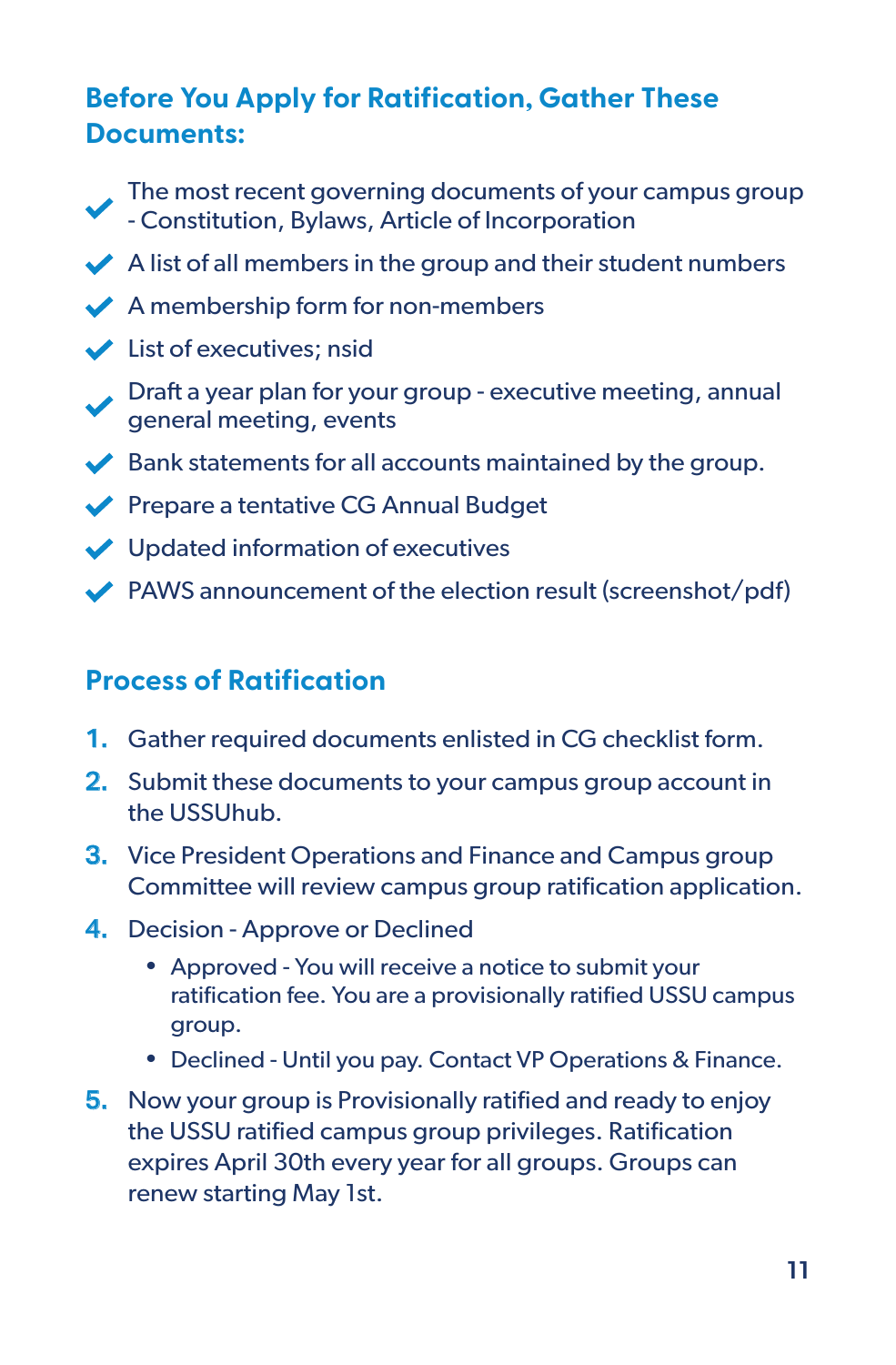6. Now your group needs to submit the CG ratification fee within 28 days.

- Ratification fee can be submitted by e-transfer at [deposits@ussu.ca](mailto:deposits%40ussu.ca?subject=) or by direct payment at the USSU front office local at place Riel main floor.
- Until July 31 of an academic year, Campus groups get 50% off on their ratification fee as an early ratification discount.

| <b>GROUP SIZE</b>     | <b>SUBMISSION DATE</b><br><b>MAY 1 - JULY 31</b> | <b>SUBMISSION DATE</b><br><b>AUGUST 1 - APRIL 30</b> |
|-----------------------|--------------------------------------------------|------------------------------------------------------|
| $0 - 500$             | \$50                                             | \$100                                                |
| 500 - 1000            | \$100                                            | \$200                                                |
| $1000+$               | \$175                                            | \$350                                                |
| <b>Sporting Group</b> | \$100                                            | \$200                                                |
| <b>New Group</b>      | \$0                                              | \$0                                                  |

• New campus groups are not charged a ratification fee.

*Note: Constituency Association size is measured by undergraduate enrolment, as published in the most recent University of Saskatchewan Census.*

7. After submitting the ratification fee your group will be fully ratified and now can enjoy all the benefits of USSU ratified campus groups.



Reed help with grants for hosting an event? Contact **THE Office of VP Operations & Finance for further assistance.**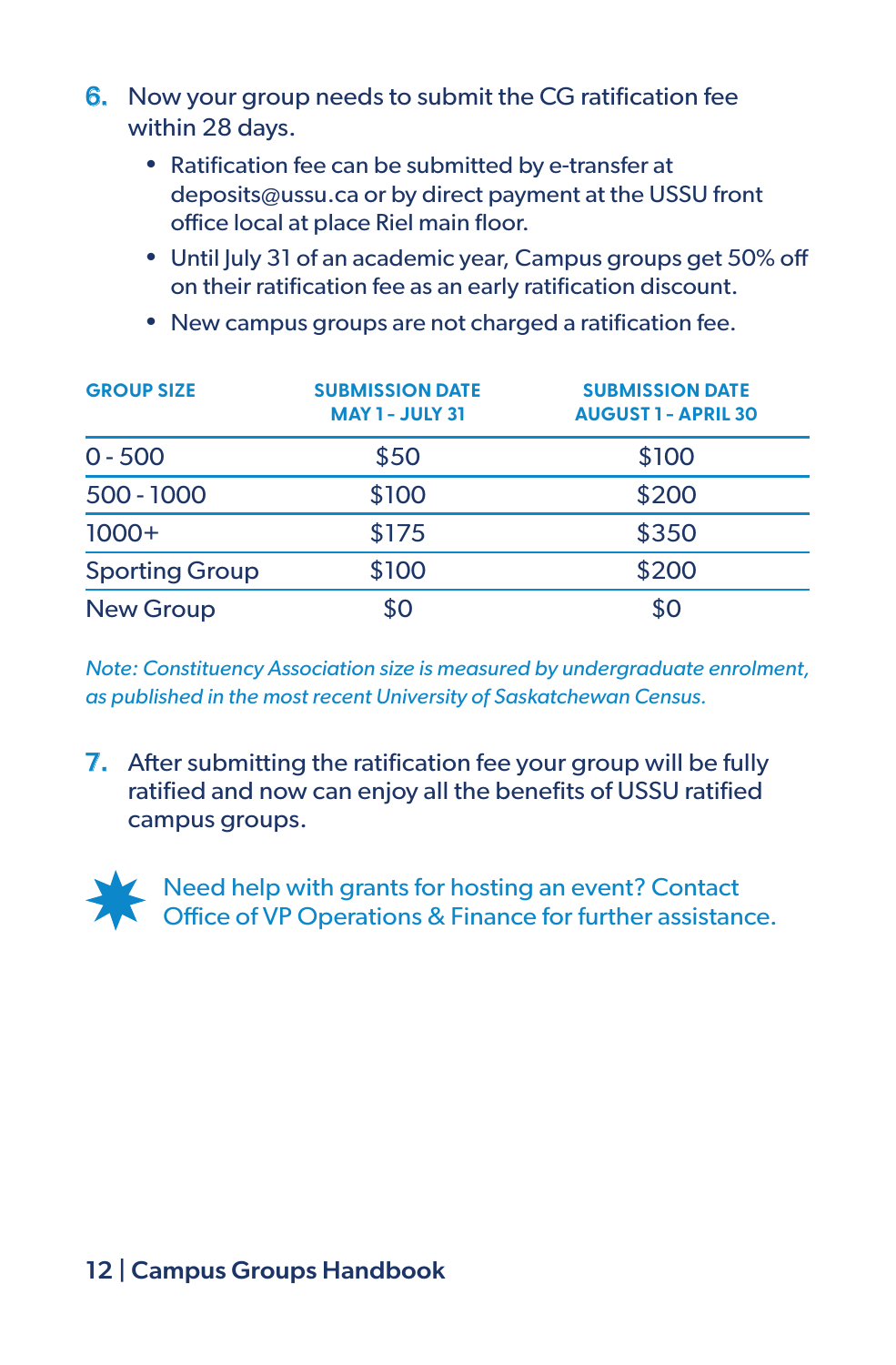



### **Follow the USSU Exec on Instagram & Facebook @ussuexec for the latest updates and events.**

If your group wants to promote events through USSU social media, contact VP Operations & Finance at [campus.groups@ussu.ca](mailto:campusgroup%40ussu.ca?subject=)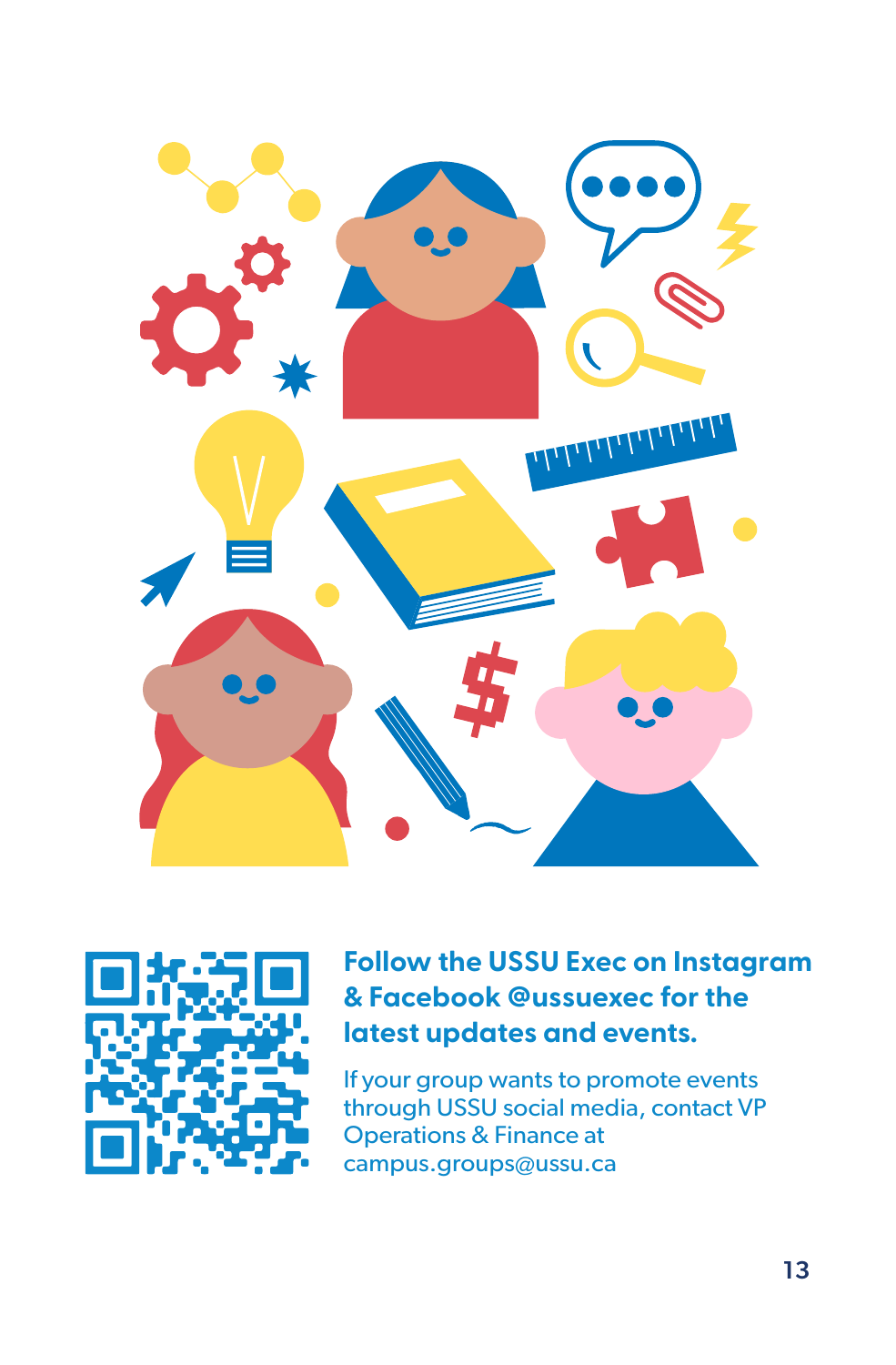# <span id="page-13-0"></span>**Types of Campus Groups Grants**

| <b>GRANT</b>                            | <b>AMOUNT</b>                              | <b>DEADLINE</b>                                                                        | <b>APPLY AT</b>                                                                             |
|-----------------------------------------|--------------------------------------------|----------------------------------------------------------------------------------------|---------------------------------------------------------------------------------------------|
| Project and<br><b>Initiatives Grant</b> | Maximum<br>\$1000<br>per group<br>per year | March 30,<br>2023                                                                      | <b>USSUhub</b><br><b>VP Operations</b><br>& Finance and<br><b>Campus Group</b><br>Committee |
| Anti-Racism &<br><b>Anti-Oppression</b> | May vary                                   | March 30,<br>2023                                                                      | <b>USSUhub</b><br><b>VP Operations</b><br>& Finance and<br><b>Campus Group</b><br>Committee |
| Sustainability<br>Grant                 | May vary                                   | March 30,<br>2023                                                                      | <b>VP Student</b><br>Affairs &<br>Sustainability<br>Committee                               |
| <b>Executive</b><br>Sponsorship         | May vary                                   | <b>Fall Events</b><br>October 31,<br>2022<br><b>Winter Events</b><br>March 30,<br>2023 | <b>USSUhub</b><br><b>VP Operations</b><br>& Finance and<br><b>Campus Group</b><br>Committee |
|                                         |                                            |                                                                                        | <b>USSUhub</b>                                                                              |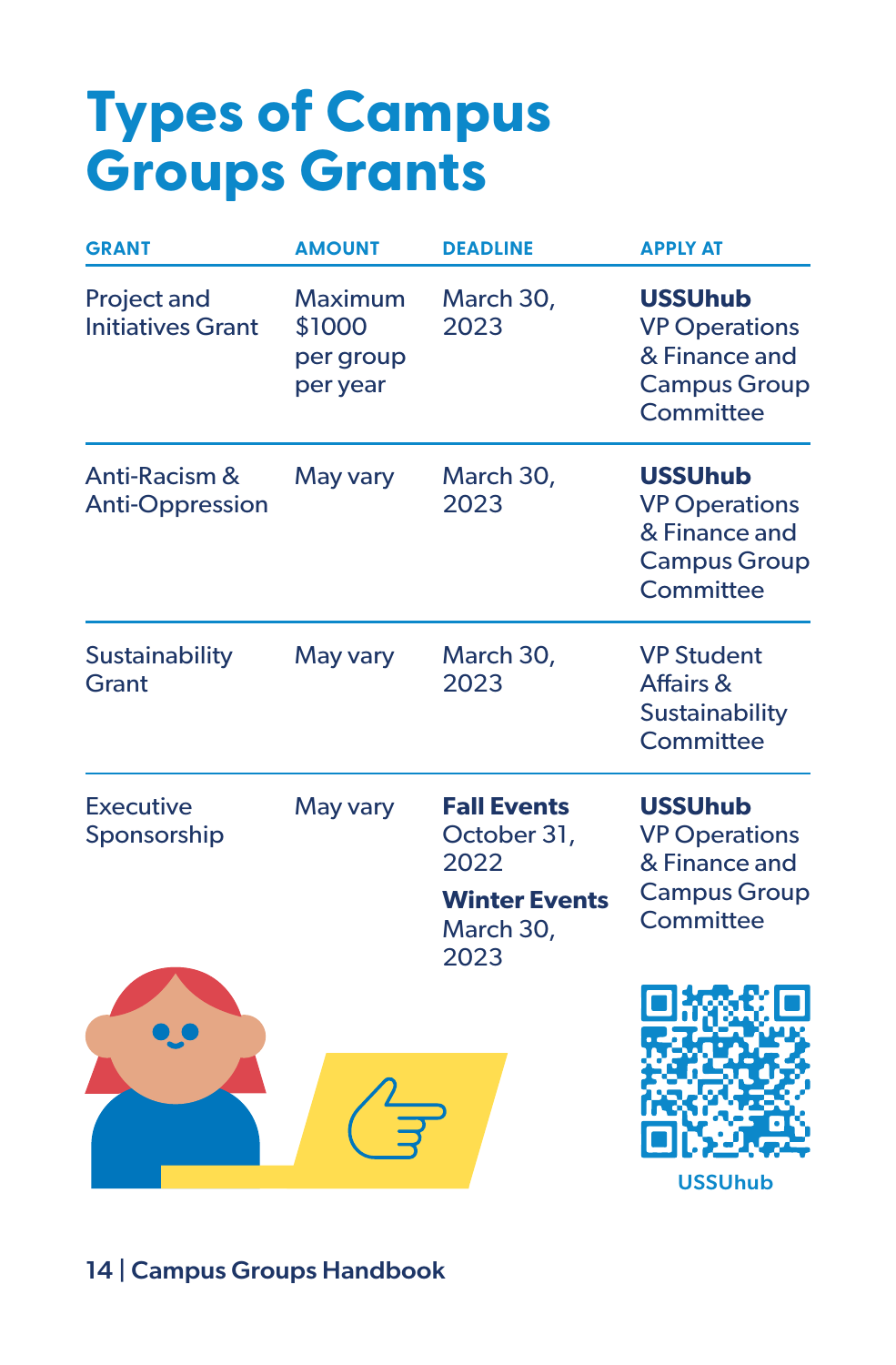| <b>GRANT</b>                                               | <b>AMOUNT</b>                             | <b>DEADLINE</b>                                                                        | <b>APPLY AT</b>                                                                             |
|------------------------------------------------------------|-------------------------------------------|----------------------------------------------------------------------------------------|---------------------------------------------------------------------------------------------|
| EDI-Gender &<br><b>Sexually Diverse</b><br><b>Students</b> | Maximum<br>\$500 per<br>group per<br>year | <b>Fall Events</b><br>October 31,<br>2022<br><b>Winter Events</b><br>March 30,<br>2023 | <b>USSUhub</b><br><b>VP Operations</b><br>& Finance and<br><b>Campus Group</b><br>Committee |
| EDI-<br>International<br><b>Students</b>                   | Maximum<br>\$500 per<br>group per<br>year | <b>Fall Events</b><br>October 31,<br>2022<br><b>Winter Events</b><br>March 30,<br>2023 | <b>USSUhub</b><br><b>VP Operations</b><br>& Finance and<br><b>Campus Group</b><br>Committee |
| <b>EDI-Indigenous</b><br><b>Students</b>                   | Maximum<br>\$500 per<br>group per<br>year | <b>Fall Events</b><br>October 31,<br>2022<br><b>Winter Events</b><br>March 30,<br>2023 | <b>USSUhub</b><br><b>VP Operations</b><br>& Finance and<br><b>Campus Group</b><br>Committee |
| <b>EDI</b> - Students<br><b>With Disabilities</b>          | Maximum<br>\$500 per<br>group per<br>year | <b>Fall Events</b><br>October 31,<br>2022<br><b>Winter Events</b><br>March 30,<br>2023 | <b>USSUhub</b><br><b>VP Operations</b><br>& Finance and<br><b>Campus Group</b><br>Committee |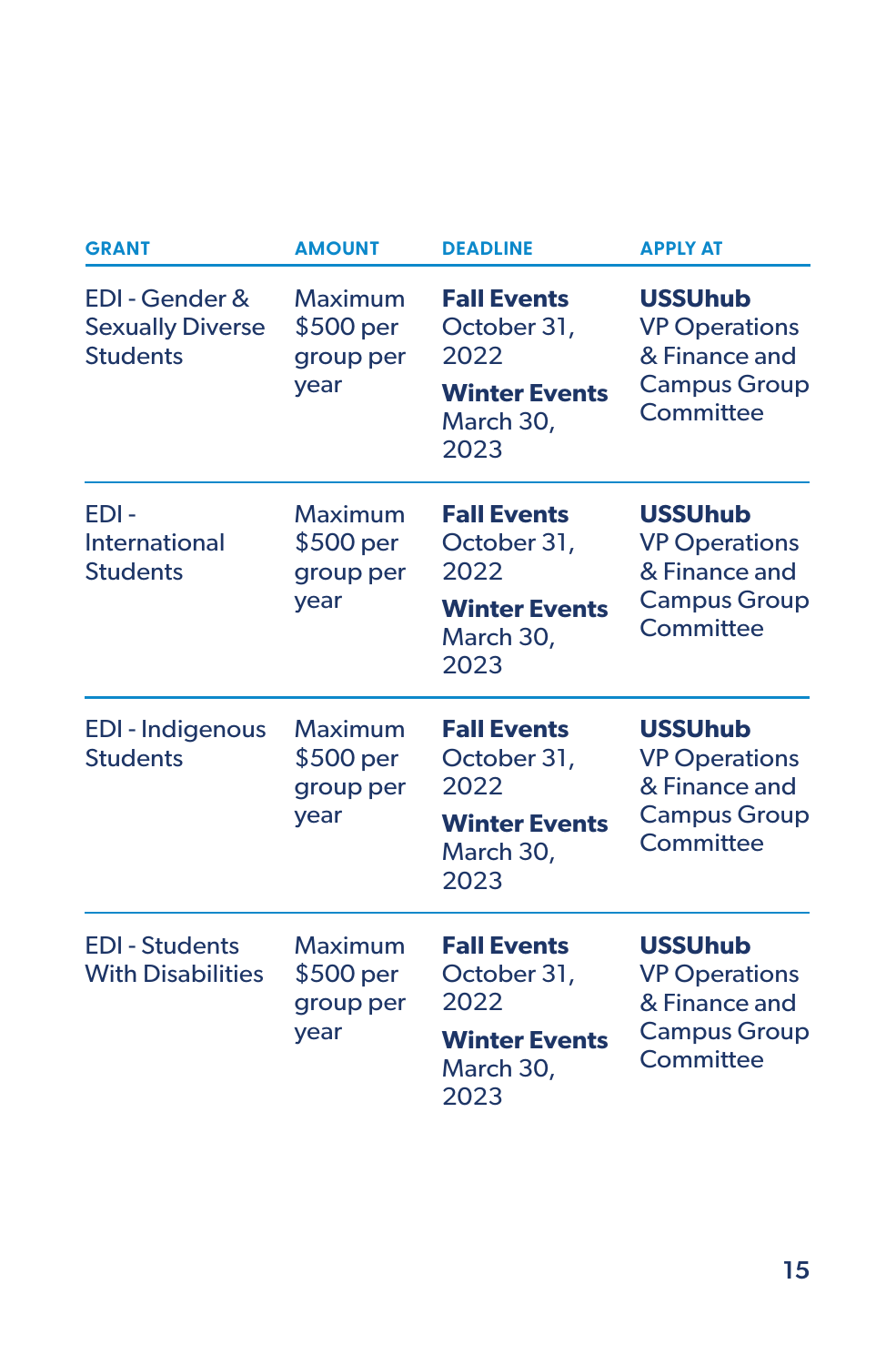### **Project and Initiatives Grant**

Student groups are entitled to a maximum combined total of \$1,000 per academic year.

This sponsorship may be used in the following way:

- 1. Business Credit
	- Up to \$1,000 per year
	- Groups may apply for credit at XL Print & Design, Louis' and Louis' Loft
	- This credit will not cover alcohol costs
- 2. Cash Sponsorship
	- Up to \$500 per year
	- Groups may apply for reimbursement of cash expenses

Purchases requiring reimbursement must be made after a notice of approval has been issued by the VP Operations and Finance. These expenses will be reimbursed to the group following delivery and review of all related receipts, invoices and proof of payment.

*Note: The kinds of sponsorship described in Project and Initiatives Grant can be used independently or can be combined. Your group is entitled to \$1,000 in support through the Project and Initiatives Grant.*

### **Anti-Racism & Anti-Oppression Grant**

The USSU supports and promotes anti-racism and anti-oppression work reflected in student group initiatives in efforts of dismantling systemic barriers. This grant is available in addition to the \$1,000 available through the Project and Initiatives Grant. This grant is available to groups that seek to create programming and events highlighting anti-racism and anti-oppression advocacy.

#### **Sustainability Grant**

Student groups are encouraged to maintain environmentally sustainable operations in the campus community.

#### **Executive Sponsorship**

Each year executives support campus group events. But this sponsorship is limited and the decision is made by the executive committee.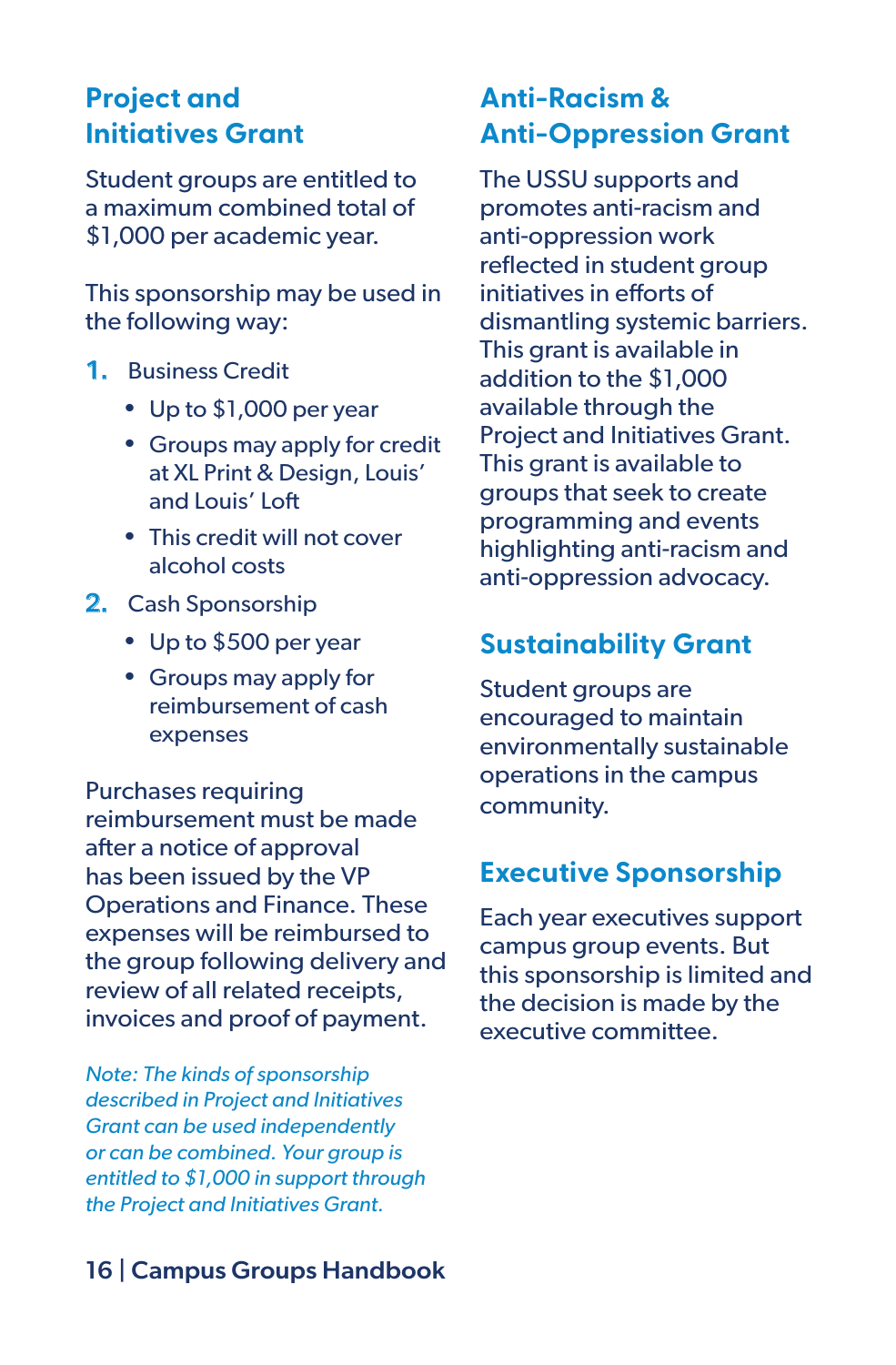## **Equity, Diversity and Inclusion (EDI) Grants**

The USSU supports and encourages the work of student groups in critical areas of importance.

These grants are available in addition to the \$1,000 available through the Project and Initiatives Grant.

These grants are available to groups that have mandates or membership that highlight these communities and all other student groups that develop programming in these areas:

- 1. Gender & Sexually Diverse Students
- 2. International Students
- 3. Indigenous Students
- **4.** Students with Disabilities

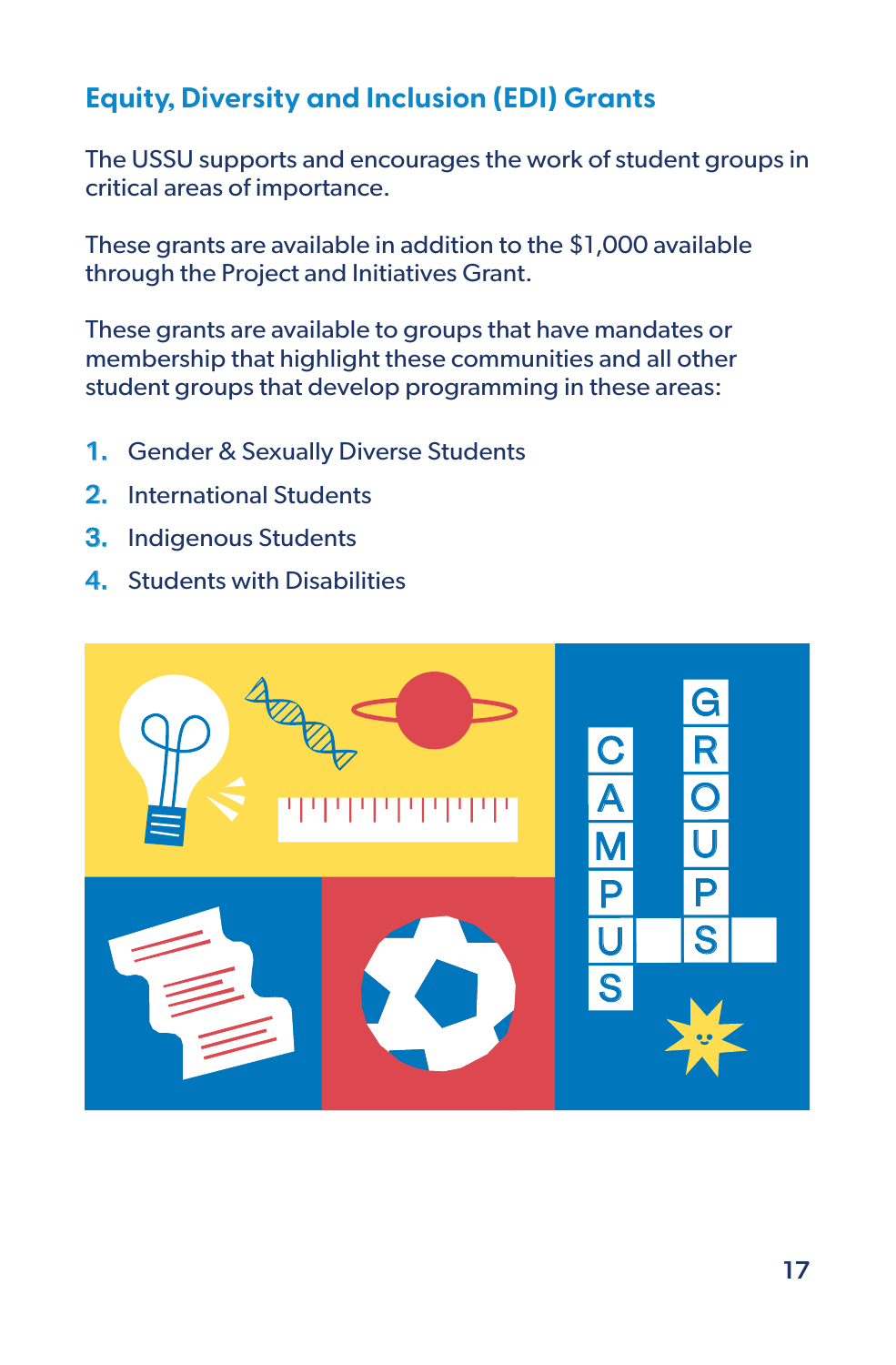# <span id="page-17-0"></span>**What is the Process for Grant Applications?**

- 1. Login to your account in the [USSUhub.](https://fms.ussu.ca/fmi/webd/ussuhub)
- 2. Go to the grants tab.
- **3.** Check the documents required.
	- a) Pre-funding application
	- b) Post funding application
		- Event report form
		- Cheque requisition form
- 4. Submit these documents in the USSUhub.
- 5. Submit your application.
- **6.** Vice President Operations & Finance and Campus Group Committee will review your application.
- 7. A decision will be made.
	- Approved Notice for grant approval will be sent to the Campus Group
	- Declined Contact Vice President Operations & Finance for further information
- 8. After completing the event, submit the documents (not submitting the post-funding application may lead to difficulty in future applications).
	- Post funding application
		- Event report form
		- Cheque requisition form
- **9.** Your group will be contacted regarding the disbursement of the cheque.
- 10. For all the updates check the USSU hub funding portal.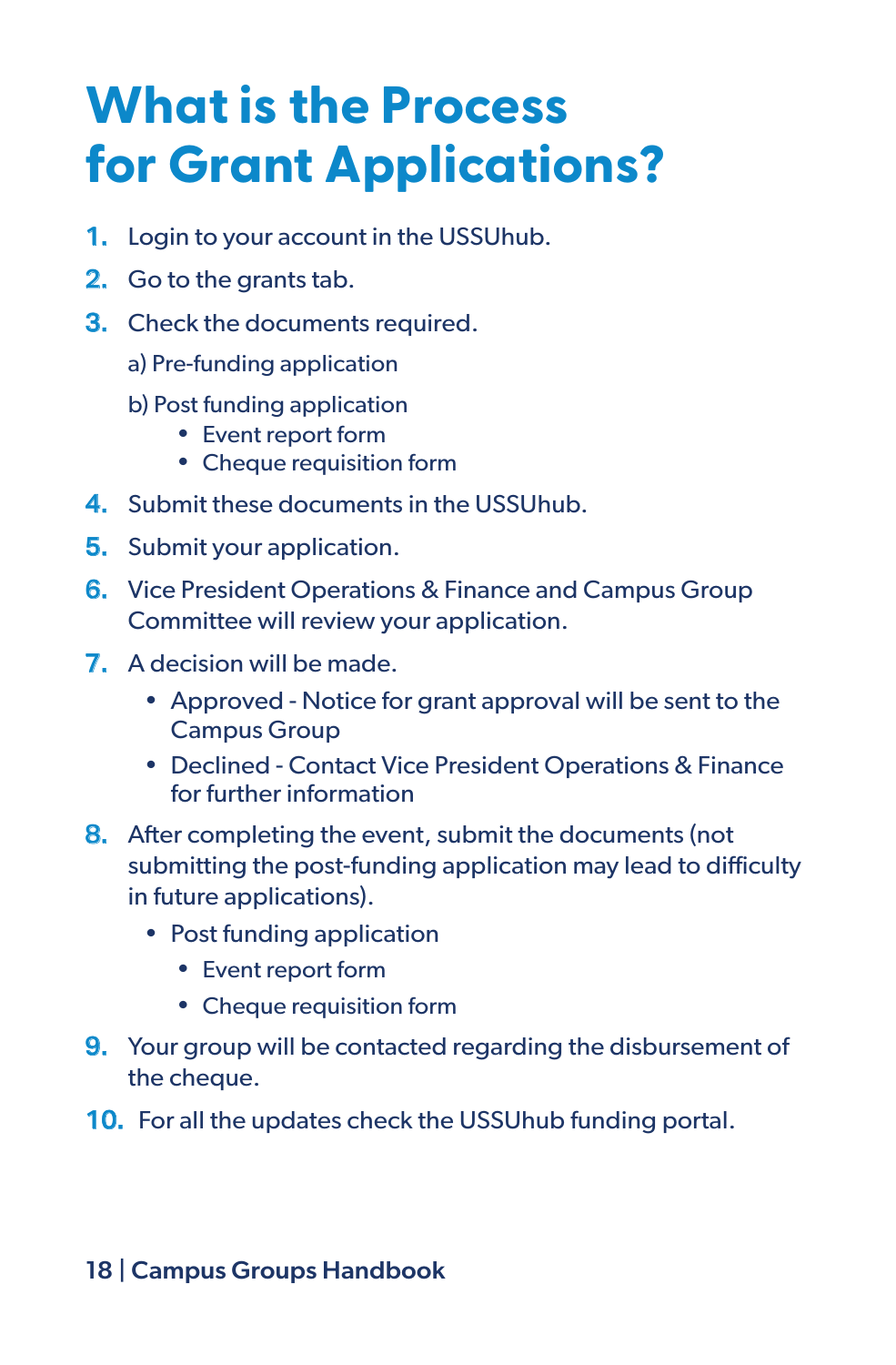# <span id="page-18-0"></span>**Louis' Student Event Tips**

#### 1. Louis' is a 19+ venue after 8:00 pm

If not otherwise specified your event will always have a 19+ age restriction. Louis does not do all ages concerts. Louis' does not have a wristband service for liquor service.

#### 2. Student groups get to use Louis' for free for events.

This includes the use of the in-house P.A system, podium, projector, and basic microphone setup. Live music requires a concert P.A system and a contracted technician to operate it, the cost of this is \$350 plus tax.

3. If you are having multiple performances at your event, be prepared and organized.

Additional live music performances require additional technicians and can cost upwards of \$550 plus tax. Ensure everyone involved knows the order of events.

#### 4. Always send your event details to Louis' management.

Details should be confirmed no later than 3 days prior to your event. Details include number of tickets sold, program times, meal orders with final numbers and anything else the team should know about.

# 5. Send all promotional materials to Louis' management.

These will be posted on several electronic and social media platforms. Physical flyers can be hung up around the venue.

#### 6. Music can be played.

Music must be pre-organized and delivered to the inhouse technicians in a single format that you must provide. Computers with downloaded songs are preferred.

#### 7. Only performers, promoters, and managers are allowed backstage.

This is to mitigate risk. Louis' management gets final say on who's backstage.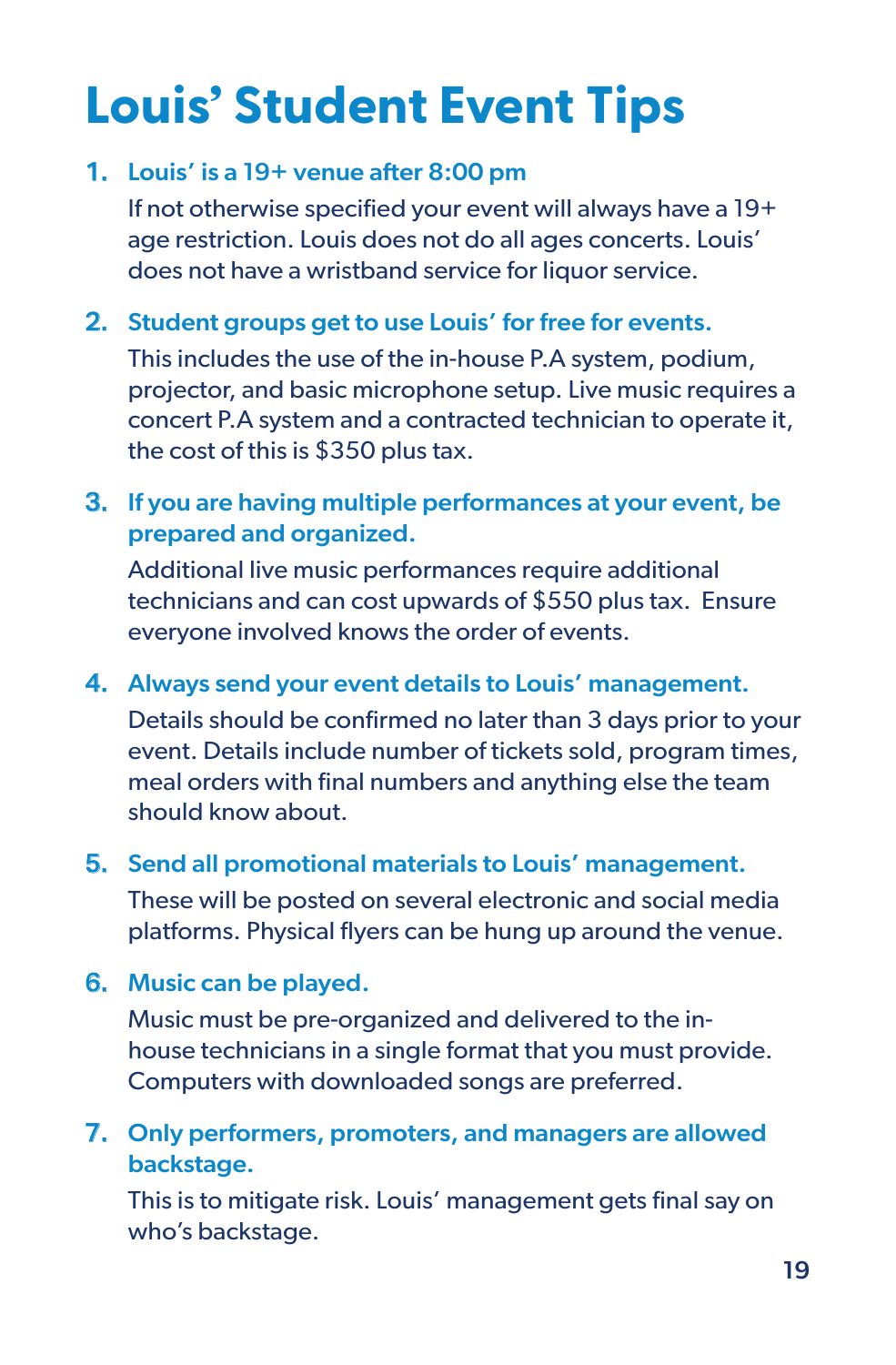8. You are responsible for any damages that happen to Louis' or Louis' equipment during your event.

It doesn't matter who broke it, you are responsible for it.

9. Do not oversell your catered event.

The final number you provide to Louis' three days prior will be the amount of food made.

10. Pick your menu accordingly.

Appetizers are a nice treat during an event but recognize that your guests might expect a meal and not just snacks, especially during meal hours.

11. The event hosts must be sober at the end of the event.

There are several business transactions that will need to be completed at the end of the night that are impossible to do if the hosts are not lucid and clear headed.

#### 12. Always give Louis' management a realistic expectation of potential turnout to your event.

This is so that Louis' can prepare accordingly and the event can run smoothly.

#### 13. Louis's always runs their own coat check.

Please let management know if you require a coat check service.

### 14. Louis' provides ticketing services for free for all student events.

This includes both physical and online ticketing. If you require this service please let management know the date and time of your event well in advance along with the price of the event.

### 15. Don't hesitate to contact Louis' management for any questions or concerns.

It's better to have the information and help than to have something go wrong.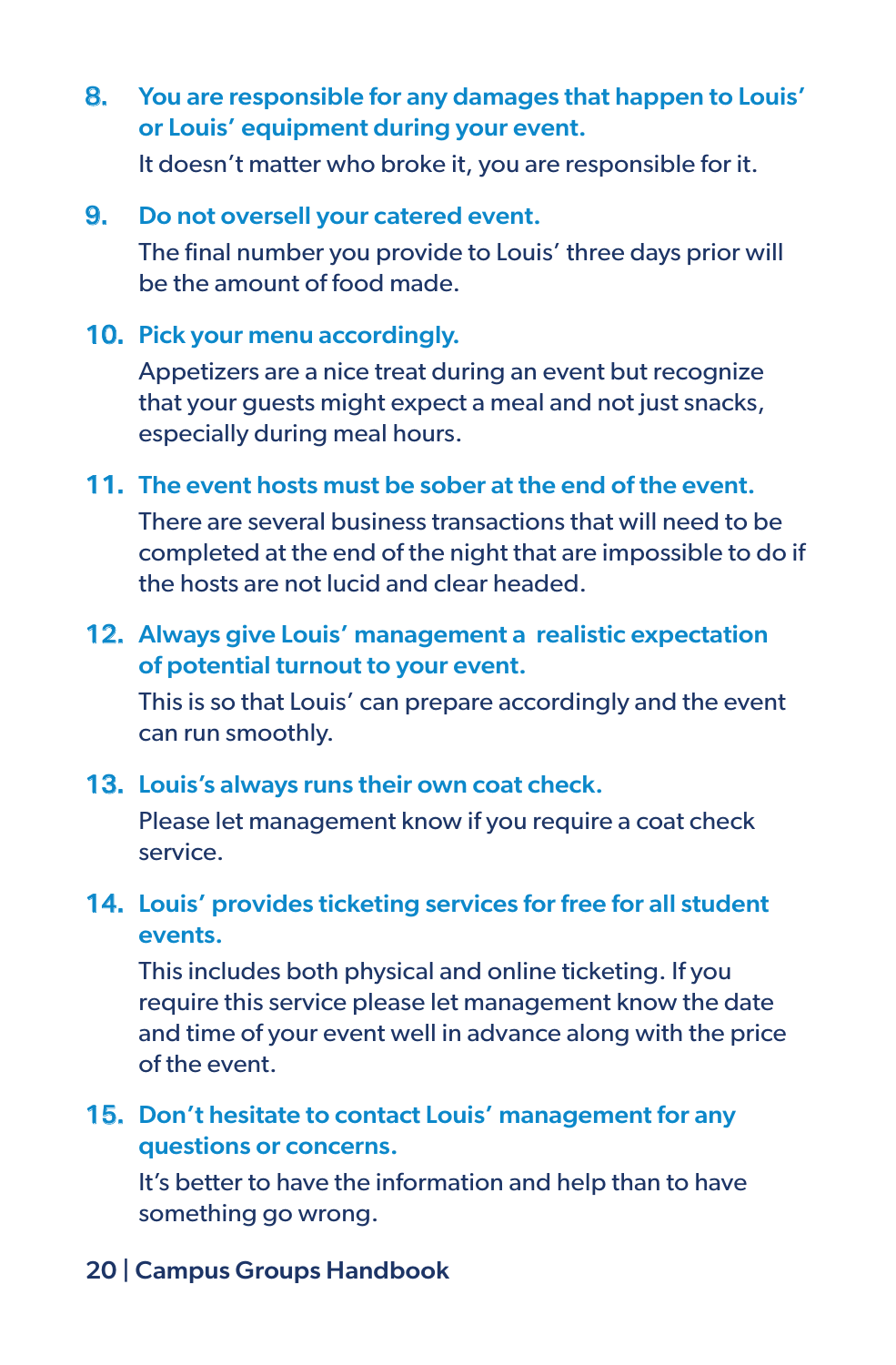# <span id="page-20-0"></span>**Contact Information**

| <b>Ratification, Grants,</b><br>or Other CG Inquiry                         | <b>USSU VP Operations &amp; Finance</b><br>Lia Storey-Gamble<br>306 966 6967<br>campus.groups@ussu.ca |
|-----------------------------------------------------------------------------|-------------------------------------------------------------------------------------------------------|
| <b>Insurance</b>                                                            | <b>USSU VP Operations &amp; Finance</b><br>Lia Storey-Gamble<br>306 966 6767<br>vpopfin@ussu.ca       |
| <b>Campus Club</b><br><b>Space</b>                                          | <b>USSU</b><br><b>Desiree Moody</b><br>clubsspace@ussu.ca                                             |
| <b>Space Booking</b>                                                        | <b>USSU Facilities Support</b><br><b>Stefanie Ewen</b><br>facilities@ussu.ca                          |
| <b>USSUhub Technical</b><br><b>Issues &amp; Password</b><br><b>Recovery</b> | <b>USSU IT Support</b><br><b>Scott Henderson</b><br>support@ussu.ca                                   |
| <b>Table &amp; Chair</b><br>Rental                                          | <b>USSU</b><br><b>Desiree Moody</b><br>tables@ussu.ca                                                 |
| <b>Arts and Science</b><br><b>Tunnel Table Booking</b>                      | <b>USSU</b><br><b>Desiree Moody</b><br>tables@ussu.ca                                                 |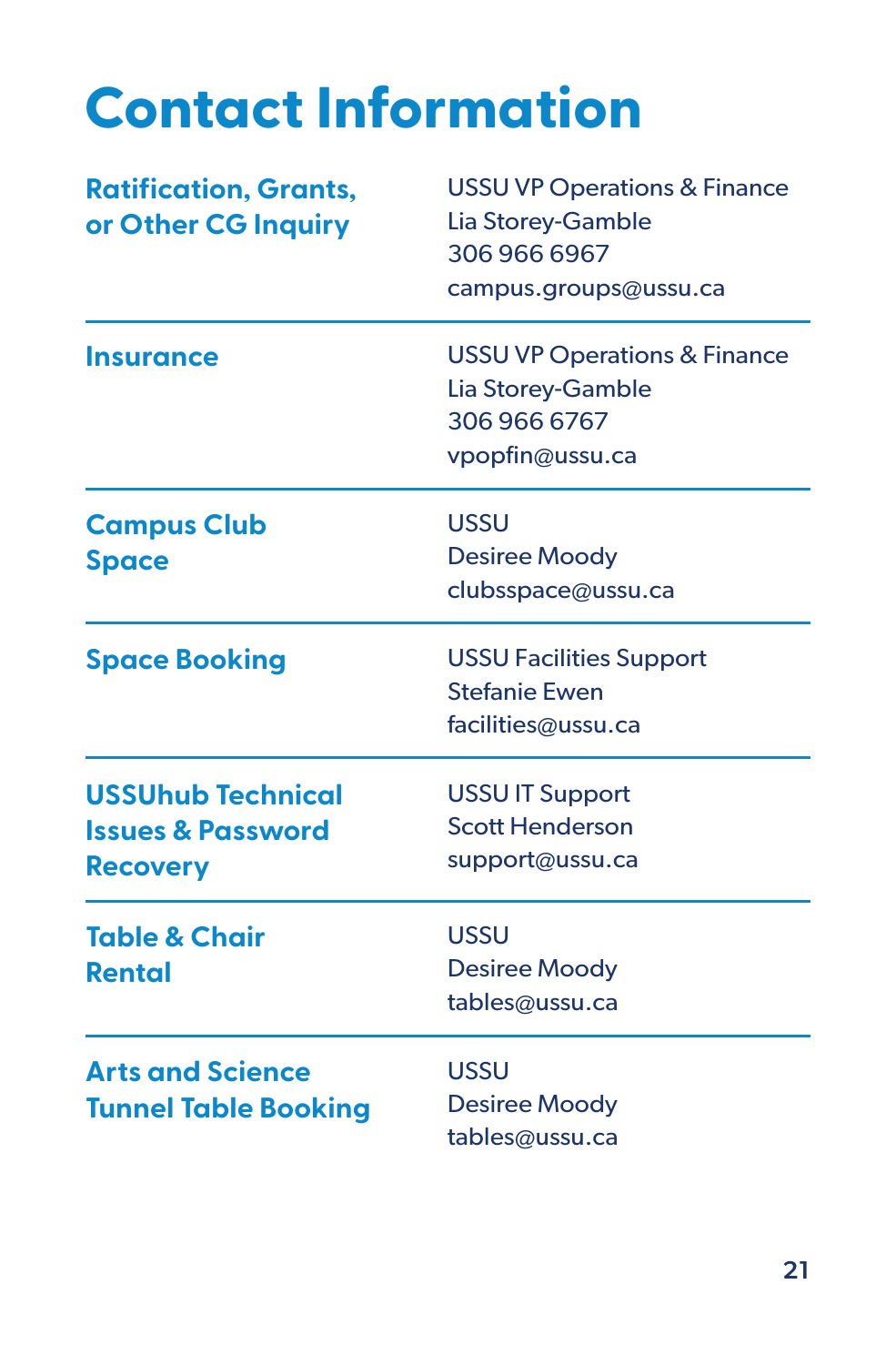| <b>Promotional</b><br><b>Support</b>         | <b>Communications &amp; Marketing Manager</b><br>Jason Ventnor<br>communications@ussu.ca |
|----------------------------------------------|------------------------------------------------------------------------------------------|
| <b>Mailbox &amp; Storage</b><br><b>Space</b> | <b>USSU</b><br><b>Desiree Moody</b><br>tables@ussu.ca                                    |
| Louis'<br><b>Booking</b>                     | Food & Beverage Manager<br>Dan Smolinski<br>louisevents@ussu.ca                          |
| <b>XL Print &amp;</b><br><b>Design</b>       | XL Print & Design Manager<br>Luke Warman<br>xl@ussu.ca                                   |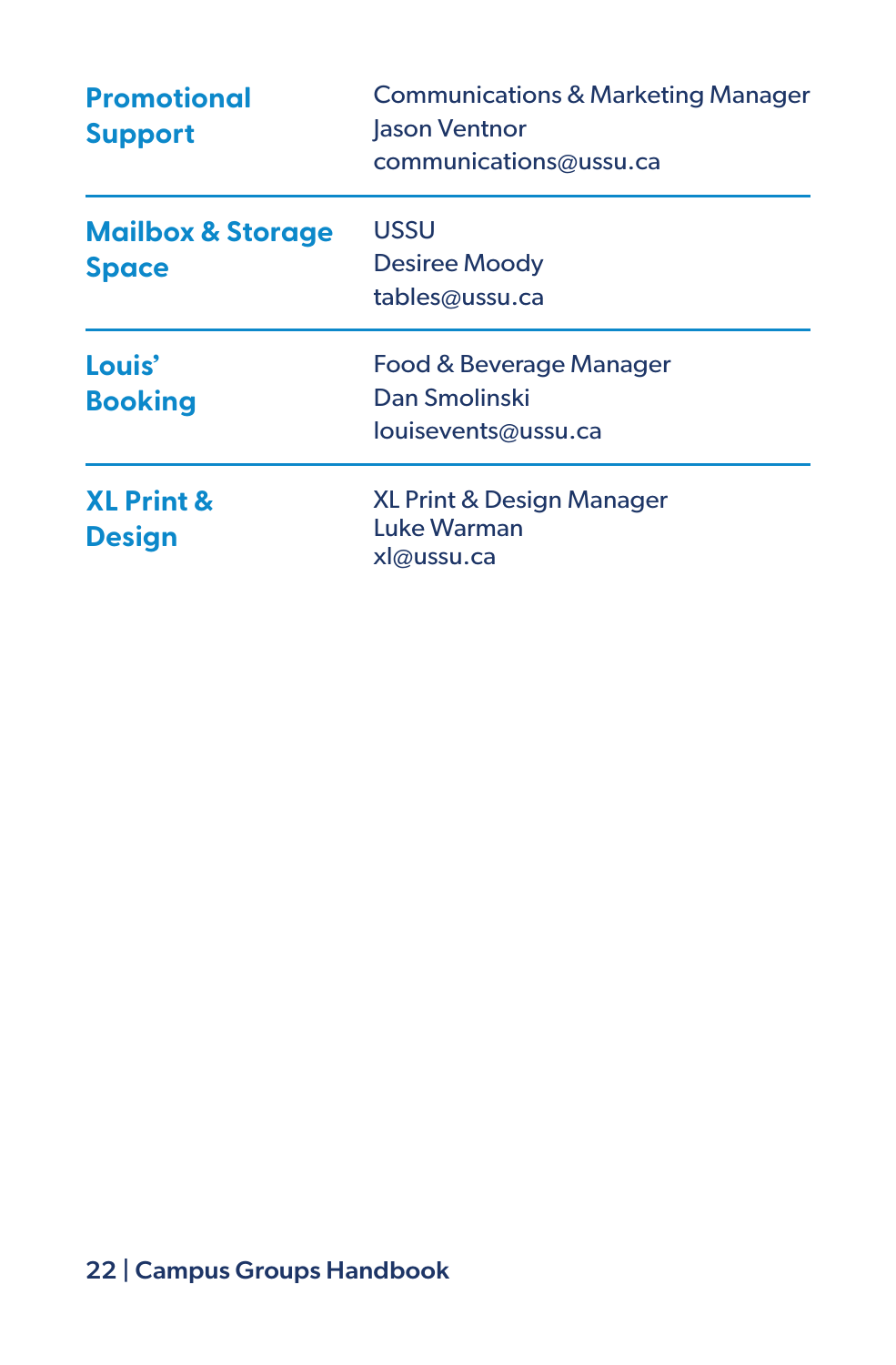<span id="page-22-0"></span>

# **How to Book Campus Club Space 1**

#### **CAMPUS CLUB SPACE DESCRIPTION**

The Campus Club Space on the second floor of Place Riel is available for booking and use by ratified campus groups at no fee.

#### **CAMPUS CLUB SPACE REGULATIONS & PROCEDURES**

- **1.** The space is available to ratified campus groups and members thereof.
- 2. Booking for private meetings is subject to availability. In the case of a scheduling conflict between two groups, the group that used the space the least in the previous year will be given priority.
- **3.** Groups are only allowed to book once per week.
- 4. The space may be booked for a maximum of four (4) hours per week per student group. USSU staff will open the room as necessary.
- 5. The space has a telephone available for use by ratified campus groups and members for local outgoing phone calls.
- 6. Students are asked not to drag or move furniture around since this causes significant damage to the floor. Groups will be asked to pay for any damages.
- 7. The space is available by booking through email: [clubspace@ussu.ca](mailto:clubspace%40ussu.ca%20?subject=)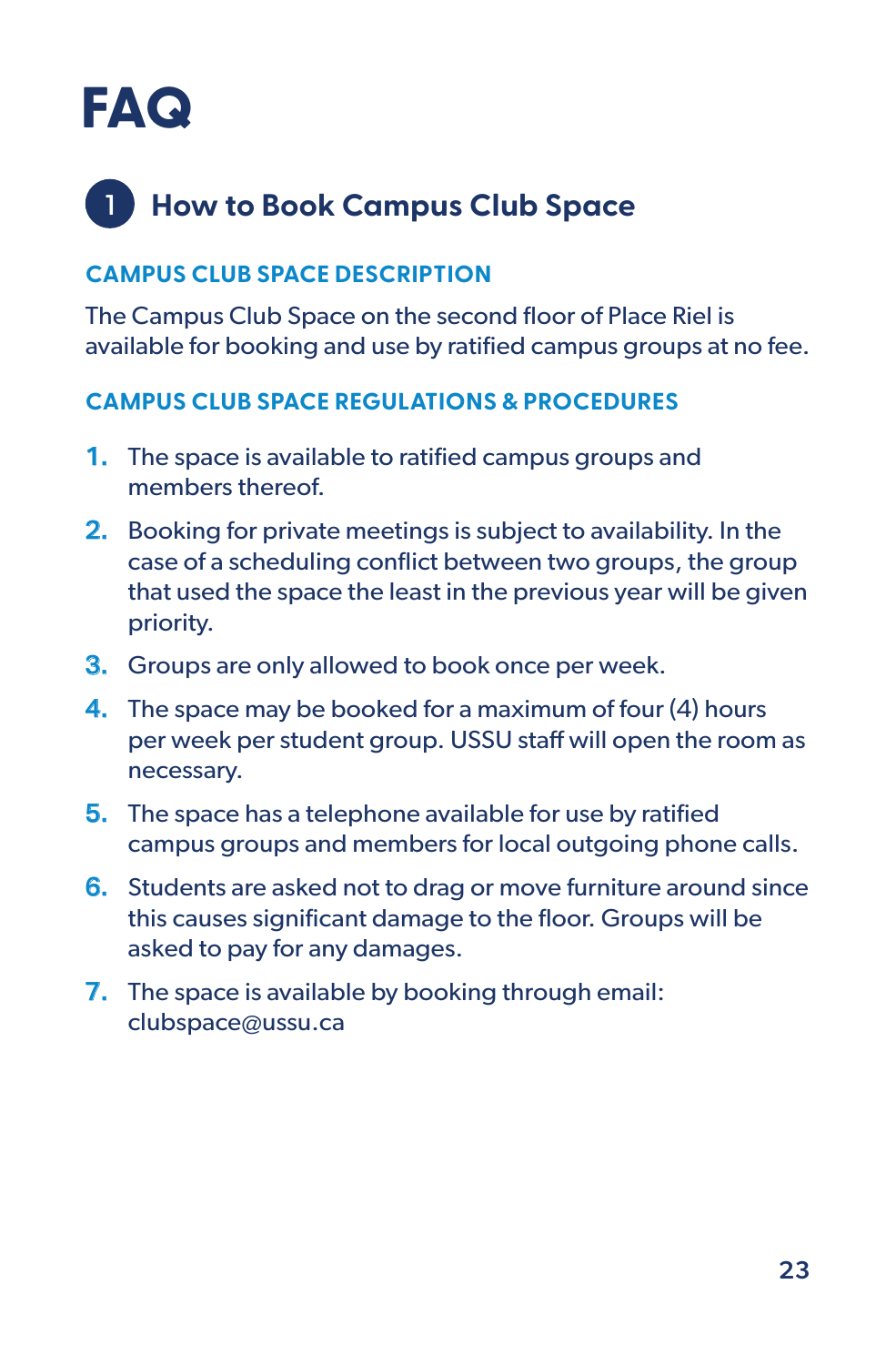# **How can we get a mailbox for our campus group on campus? <sup>2</sup>**

#### **CAMPUS GROUPS MAILBOX DESCRIPTION**

The Campus Groups Mailboxes in the USSU reception on the main floor of Place Riel Student Centre are available for booking and use by ratified campus groups. The USSU recognizes the importance of the communication links between a Campus Group and its membership. If a group is ratified by the USSU they can have an email account. This account must be renewed yearly as part of the ratification process.

For receiving letter mail, you have a choice between finding your own address and using the USSU's provided mailboxes. The USSU's mailboxes are located in the USSU reception, and mail can be picked up at any time during office hours.

#### **CAMPUS GROUPS MAILBOXES PROCEDURE**

- 1. The USSU mail office at Place Riel Student Centre has 48 mailboxes available for use by ratified campus groups. The mailboxes can be booked from May 1 to April 30.
- 2. The mailboxes are first come first serve bases and campus groups can book these mailboxes by emailing through [clubspace@ussu.ca](mailto:clubspace%40ussu.ca?subject=)
- **3.** Only the primary contact person enlisted in the ratification application will be able to book the mailboxes.

#### **WHAT ADDRESS DO WE USE FOR THESE MAILBOXES?**

{Club Name} c/o USSU #110 – 1 Campus Drive Saskatoon, SK S7N 5A3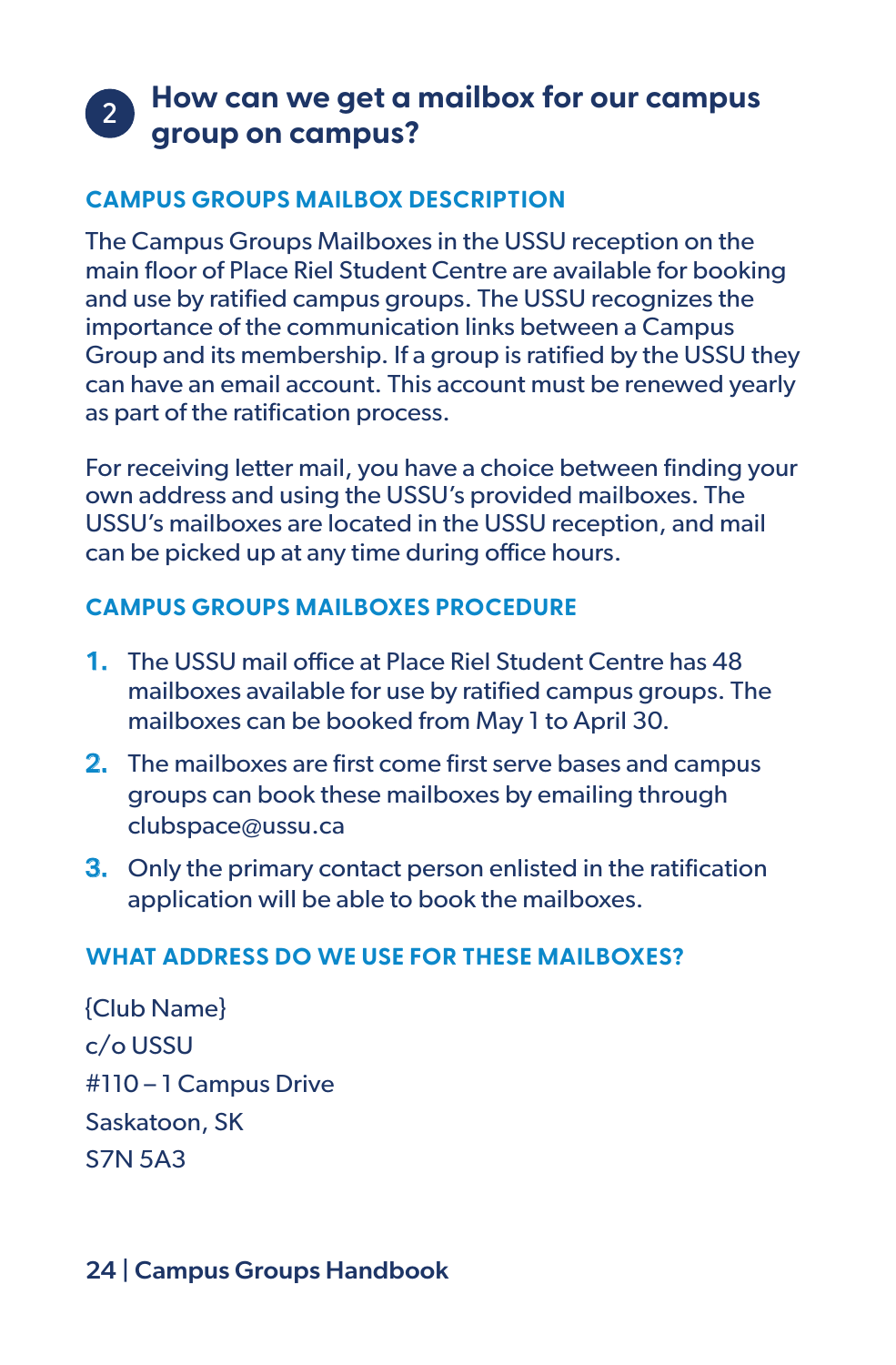# **Can campus groups apply for insurance for events? <sup>3</sup>**

Yes, all campus groups can apply for insurance at USSU. Note: It is important to remember that Campus Groups are not covered for any events that the USSU has not approved during the ratification process or through separate applications.

# **4 What is not included in insurance?**

Campus Group Insurance does not cover pub crawls, beer pong or drinking games. These events are not endorsed by either the USSU or the University.

# **What are the requirements for campus groups to get insurance? <sup>5</sup>**

All insurance needs to be applied at the office of VP Operations & Finance Application for extension of insurance must be accompanied by:

- a) Rental agreements for a venue, equipment, land or other property
- b) Gaming Permits, if required
- c) For events with alcohol:
	- Liquor permits
	- Catering agreements/food serving plans
	- The volume of beer, wine and spirits being purchased/served at the event
	- The number of serving staff and proof of 'Serve it Right' training
	- Transportation plans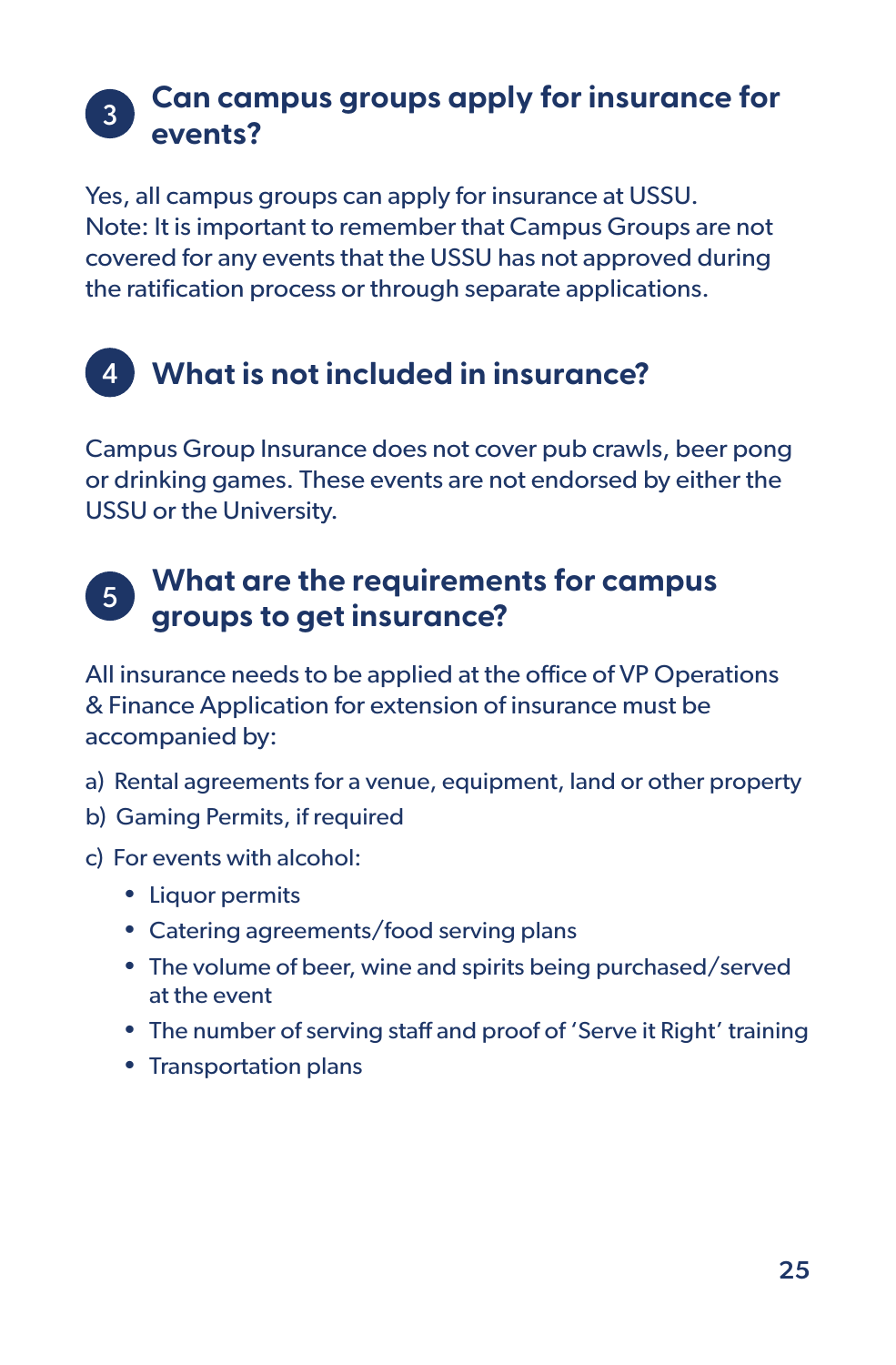# **How much does insurance cost to campus groups? <sup>6</sup>**

The fee structure is a base fee of \$25 and 50 cents per student to a maximum of \$500. On-Campus events are charged a base fee of \$25 with no additional charge per student. Insurance fees are assessed using the following schedule:

|                                                                                                         | <b>NO ALCOHOL SERVED</b> | <b>ALCOHOL SERVED</b>                                 |
|---------------------------------------------------------------------------------------------------------|--------------------------|-------------------------------------------------------|
| <b>ON-CAMPUS</b>                                                                                        | No Application Required  | \$25                                                  |
| <b>OFF-CAMPUS</b>                                                                                       | \$25                     | \$25 for the first 50<br>attendees $+$ \$0.50         |
| Note: Reimbursements will not be issued for<br>insurance expenses upon the cancellation of an<br>event. |                          | per attendee after<br>that, to a maximum<br>of \$500. |